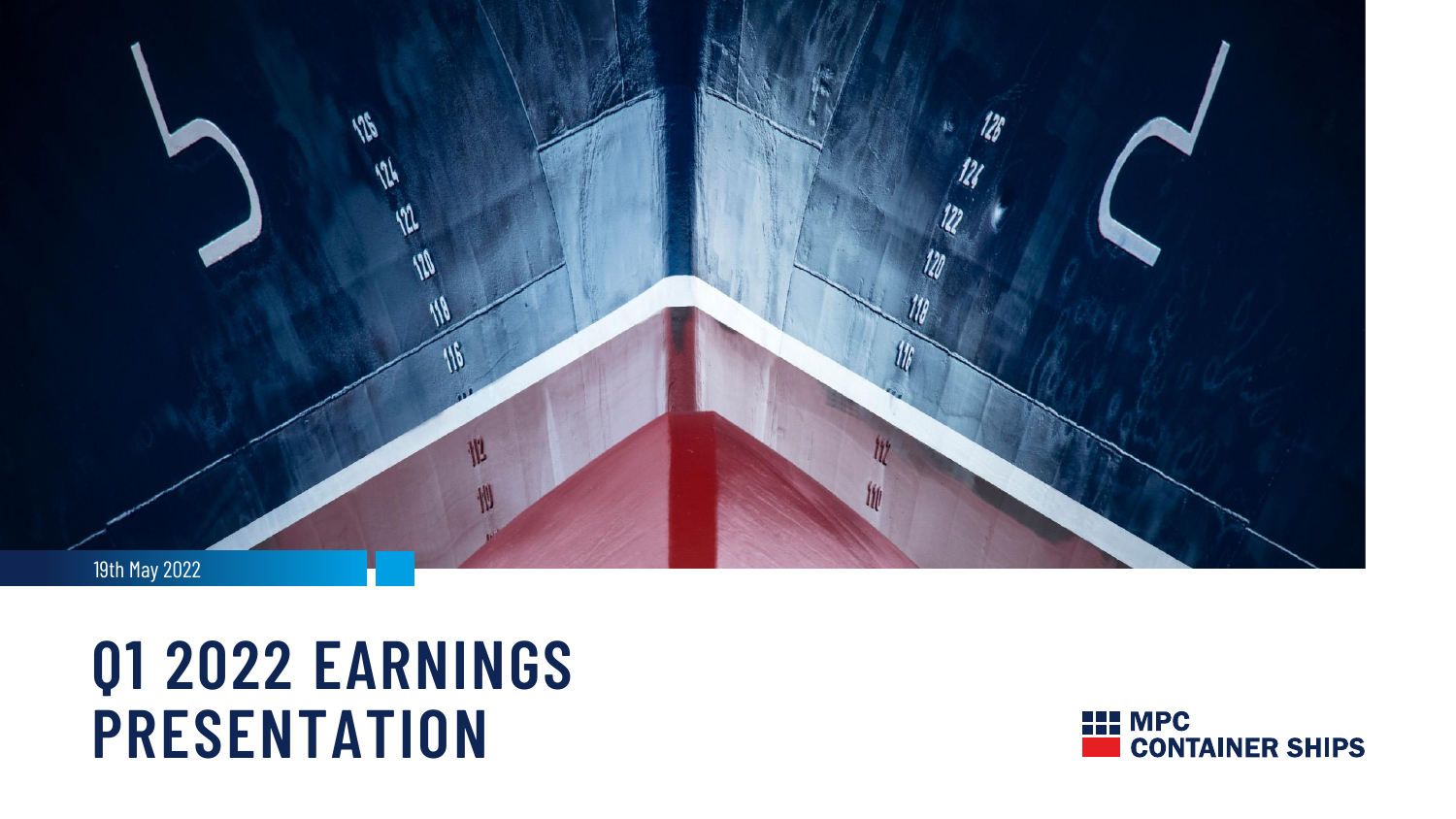### DISCLAIMER

This presentation (the "Presentation") has been prepared by MPC Container ships ASA (the "Company") for information purposes only and does not constitute an offer to sell or a solicitation of an offer to buy any of the sec described herein.

Please note that no representation or warranty (express or implied) is made as to, and no reliance should be placed on, any forward-looking statements, including projections, estimates, targets and opinions, contained here the extent permitted by law, the Company, its parent or subsidiary undertakings and any such person's officers, directors, or employees disclaim all liability whatsoever arising directly or indirectly from the use of this This Presentation contains certain forward-looking statements relating to the business, financial performance and results of the Company and/or the industry in which it operates. Forward-looking statements concern future circumstances, not historical facts and are sometimes identified by the words "believes", expects", "predicts", "intends", "projects", "plans", "estimates", "aims", "foresees", "anticipates", "targets", and similar express looking statements contained in this Presentation (including assumptions, opinions and views of the Company or opinions cited from third party sources) are subject to risks, uncertainties and other factors that may cause a events to differ materially from any anticipated development. None of the Company, any of its parent or subsidiary undertakings or any such person's officers, directors, or employees provides any assurance that the assumpt underlying such forward-looking statements are free from errors, nor does any of them accept any responsibility for the future accuracy of the opinions expressed in this Presentation or the actual occurrence of the forecas developments described herein.

The Presentation contains information obtained from third parties. Such information has been accurately reproduced and, as far as the Company is aware and able to ascertain from the information published by that third part facts have been omitted that would render the reproduced information to be inaccurate or misleading in any material respect.

An investment in the company involves risk, several factors could cause the actual results, performance or achievements of the company to be materially different from any future results, performance or achievements that ma predicted or implied by statements and information in this presentation, including, but not limited to, risks or uncertainties associated with the company's business, development, growth management, financing, market accep and relations with customers and, more generally, economic and business conditions, changes in domestic and foreign laws and regulations, taxes, changes in competition and pricing environments, fluctuations in currency exchange and interest rates and other factors, should one or more of these risks or uncertainties materialise, or should underlying assumptions prove incorrect, the actual results of the company may vary materially from th forecasted in this presentation.

By attending or receiving this Presentation recipients acknowledge that they will be solely responsible for their own assessment of the Company and that they will conduct their own analysis and be solely responsible for fo their own view of the potential future performance of the Company and its business.

The distribution of this Presentation may, in certain jurisdictions, be restricted by law. Persons in possession of this Presentation are required to inform themselves about and to observe any such restrictions. No action taken or will be taken in any jurisdiction by the Company that would permit the possession or distribution of any documents or any amendment or supplement thereto (including but not limited to this Presentation) in any cou jurisdiction where specific action for that purpose is required.

In relation to the United States and U.S. Persons, this Presentation is strictly confidential and may only be distributed to "qualified institutional buyers", as defined in Rule 144A under the U.S. Securities Act of 1933, "US Securities Act"), or "QIBs". The recipient of this presentation is prohibited from copying, reproducing or redistributing the Presentation. The shares of the Company have not and will not be registered under the U.S. S or any state securities law and may not be offered or sold within the United States unless an exemption from the registration requirements of the U.S. Securities Act is available. Accordingly, any offer or sale of shares i Company will only be made (i) to persons located in the United States, its territories or possessions that are OIBs in transactions meeting the requirements of Rule 144A under the U.S. Securities Act and (ii) outside the U in "offshore transactions" in accordance with Regulations S of the U.S. Securities Act. Neither the U.S. Securities and Exchange Commission, nor any other U.S. authority, has approved this Presentation.

This Presentation is being communicated in the United Kingdom to persons who have professional experience, knowledge and expertise in matters relating to investments and who are "investment professionals" for the purposes article 19(5) of the Financial Services and Markets Act 2000 (Financial Promotion) Order 2005 and only in circumstances where, in accordance with section 86(1) of the Financial and Services Markets Act 2000 ("FSMA"), the requirement to provide an approved prospectus in accordance with the requirement under section 85 FSMA does not apply.

The contents of this Presentation shall not be construed as legal, business, or tax advice. Recipients must conduct their own independent analysis and appraisal of the Company and the Shares of the company, and of the data contained or referred to herein and in other disclosed information, and risks related to an investment, and they must rely solely on their own judgement and that of their qualified advisors in evaluating the Company and the Company's business strategy.

This Presentation reflects the conditions and views as of the date set out on the front page of the Presentation. The information contained herein is subject to change, completion, or amendment without notice. In furnishin Presentation, the Company undertake no obligation to provide the recipients with access to any additional information.

This Presentation shall be governed by Norwegian law. Any dispute arising in respect of this Presentation is subject to the exclusive jurisdiction of the Norwegian courts with the Oslo City Court as legal venue.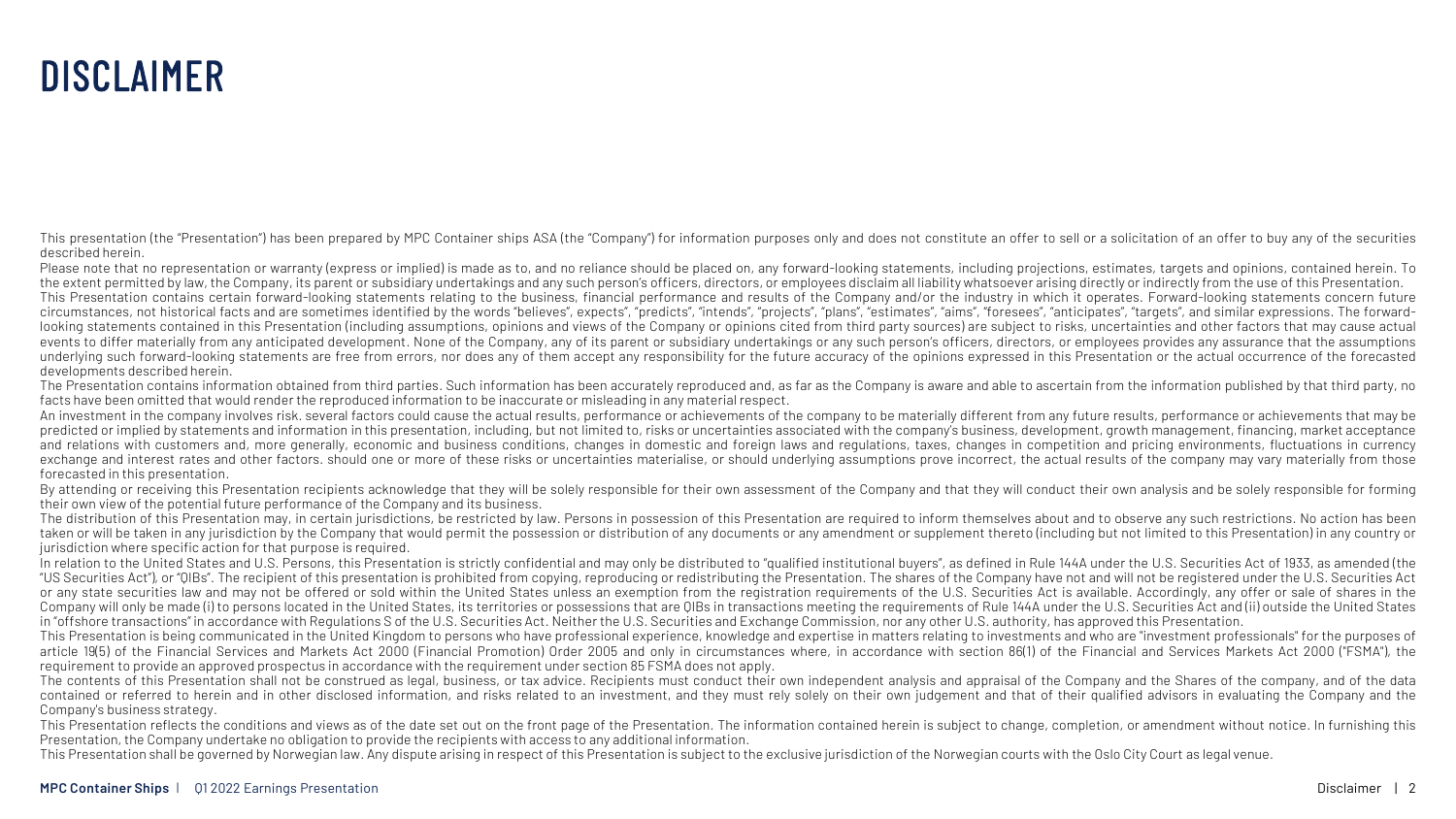

# CONTENT

- 1. Company Highlights
- 2. Market Update
- 3. Company Outlook
- 4. Appendix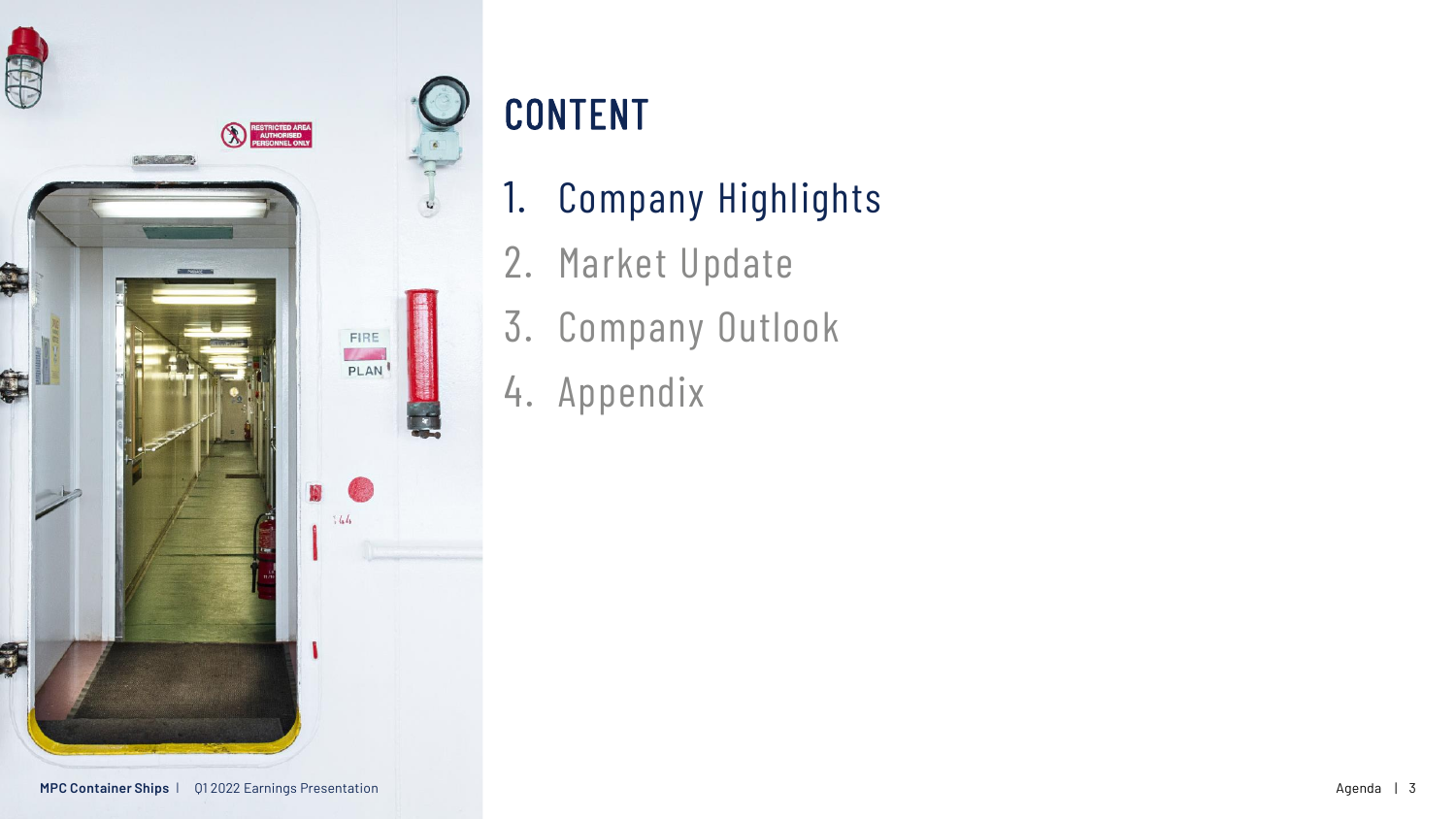## MARKET-LEADING CONTAINER SHIP COMPANY WITH STRONG FINANCIALS AND RATIONAL CAPITAL ALLOCATION





Leading intra-regional tonnage provider

Strong balance sheet and significant earnings backlog

Clear strategy & investment principles Established corporate setup with strong governance

67 Vessels <sup>1</sup>

~150K TEU Total TEU capacity<sup>1</sup>

PORTFOLIO Solid chartering strategy and reliable operations

STRONG BALANCE SHEET >30 unencumbered vessels Industry-low leverage

HIGH EARNINGS VISIBILITY Revenue backlog ~USD 1.7bn Projected EBITDA backlog ~USD 1.4bn

CAPITAL ALLOCATION Follow clear and rational principles

> STRONG EXECUTION Proven execution capabilities

SELECTIVE GROWTH Focus on per share accretive transactions CORPORATE SET-UP

Extensive corporate governance and ESG commitment Strong sponsor

LISTING & LIQUIDITY Mainboard listed OBX index member

<sup>1</sup> Including newbuildings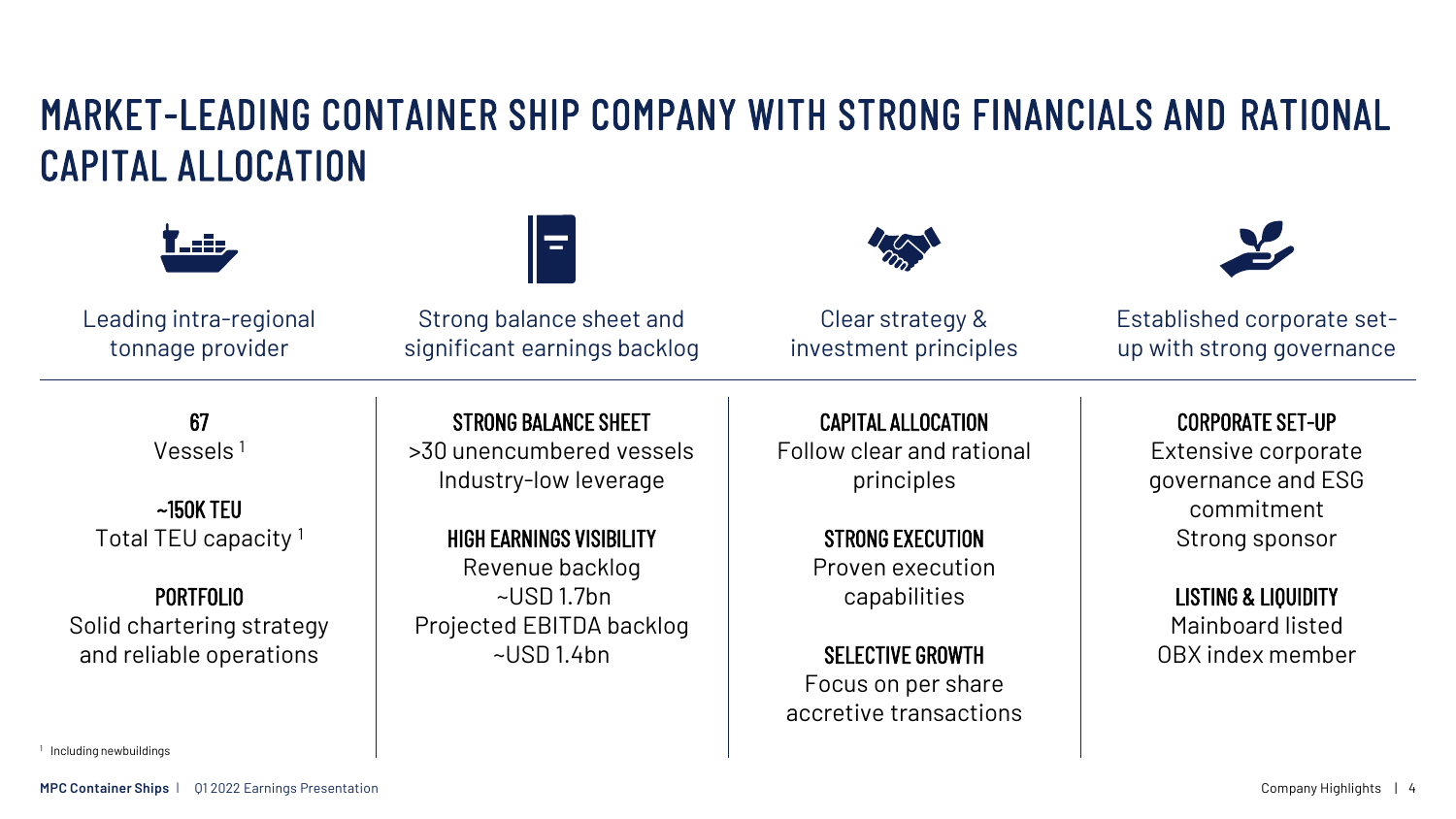## STRONG FINANCIAL PERFORMANCE IN Q1 2022 AMID MACRO UNCERTAINTY

|                         | 0122            |       | 0121               |
|-------------------------|-----------------|-------|--------------------|
| Revenue                 | <b>USD143m</b>  | 2,8x  | USD 51m            |
| EBITDA                  | <b>USD137m</b>  | 6,2x  | USD <sub>22m</sub> |
| Net Profit <sup>1</sup> | <b>USD 117m</b> | 29,3x | USD <sub>4m</sub>  |
| <b>FPS</b>              | <b>USD 0.26</b> |       | <b>USD 0.01</b>    |
| Average TCE             | USD 24,845      | 2,4x  | <b>USD 10,502</b>  |
| Utilization             | 98.8%           | $-1x$ | 99.2%              |

### FINANCIAL POSITION

PERFORMANCE SUMMARY

|                     | 0122            |      | 0121            |
|---------------------|-----------------|------|-----------------|
| <b>Total Assets</b> | <b>USD 915m</b> | 1,3x | <b>USD 688m</b> |
| Cash                | USD 81m         | 1,7x | USD 48m         |
| Leverage Ratio      | 22%             | 0,5x | 41%             |
| <b>Equity Ratio</b> | 70%             | 1,3x | 56%             |

#### **Strong financial performance amid macro uncertainty:**

- » Solid utilization and further increased average TCE
- » High fixing activity: 23 additional charters secured, including strategic forward fixtures
- » Three vessel handovers completed, generating USD 39.9m in gains from vessel sales

#### **Accretive portfolio measure:**

» New unique Newbuilding project executed by ordering two 5,500 TEU wide beam eco-design vessels with delivery in Q1 2024 and a 7-year time-charter to ZIM Integrated Shipping and a front-loaded payment scheme attached

#### **Execution of distribution plan:**

- » On 18 May 2022: Declared a dividend of total USD 71 million, or USD 0.16 per share which includes an event driven dividend of USD 0.03 per share
- » In February 2022: USD ~200m or USD 0.45 per share have been distributed to shareholders since commencement of the distribution policy

1 Includes gains from vessel sales of USD 39.9m.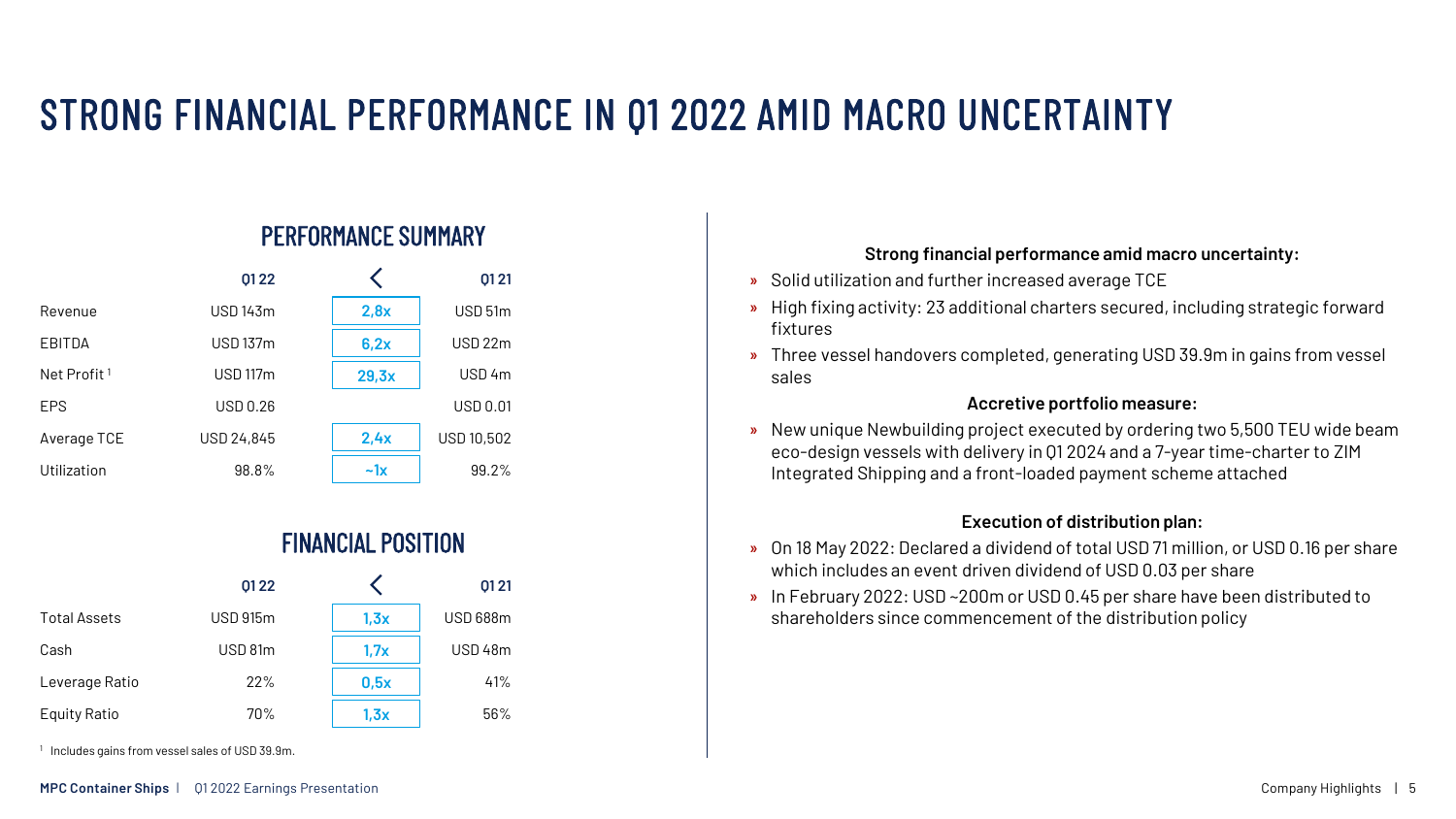### MACROECONOMIC AND OPERATIONAL HIGHLIGHTS Q1 2022



#### **Market**

- » Global economic growth revised downwards to 3.6% (2022 and 2023)
- » Robust international trade expected (2022: 5.0% and 2023: 4.4%)
- » Congestions and disruptions prevail and may relocate from China to the US when Shanghai lockdown eases
- » Geopolitical uncertainties prevail: Russia Ukraine conflict put pressure on inflation and interest rates

## PORTFOLIO & OPERATIONS

#### **Commercial**

- » AS Petulia, AS Palatia and AS Patricia handed over to new owners during Q1 2022
- » Two newbuildings contracted for Q1 2024 deliveries and 7-year time-charter to ZIM Integrated Shipping

#### **Operations in light of ongoing COVID-related challenges and geopolitical tensions**

- » Solid fleet utilization of 98.8%
- » Continued focus on OPEX, CAPEX and seafarers welfare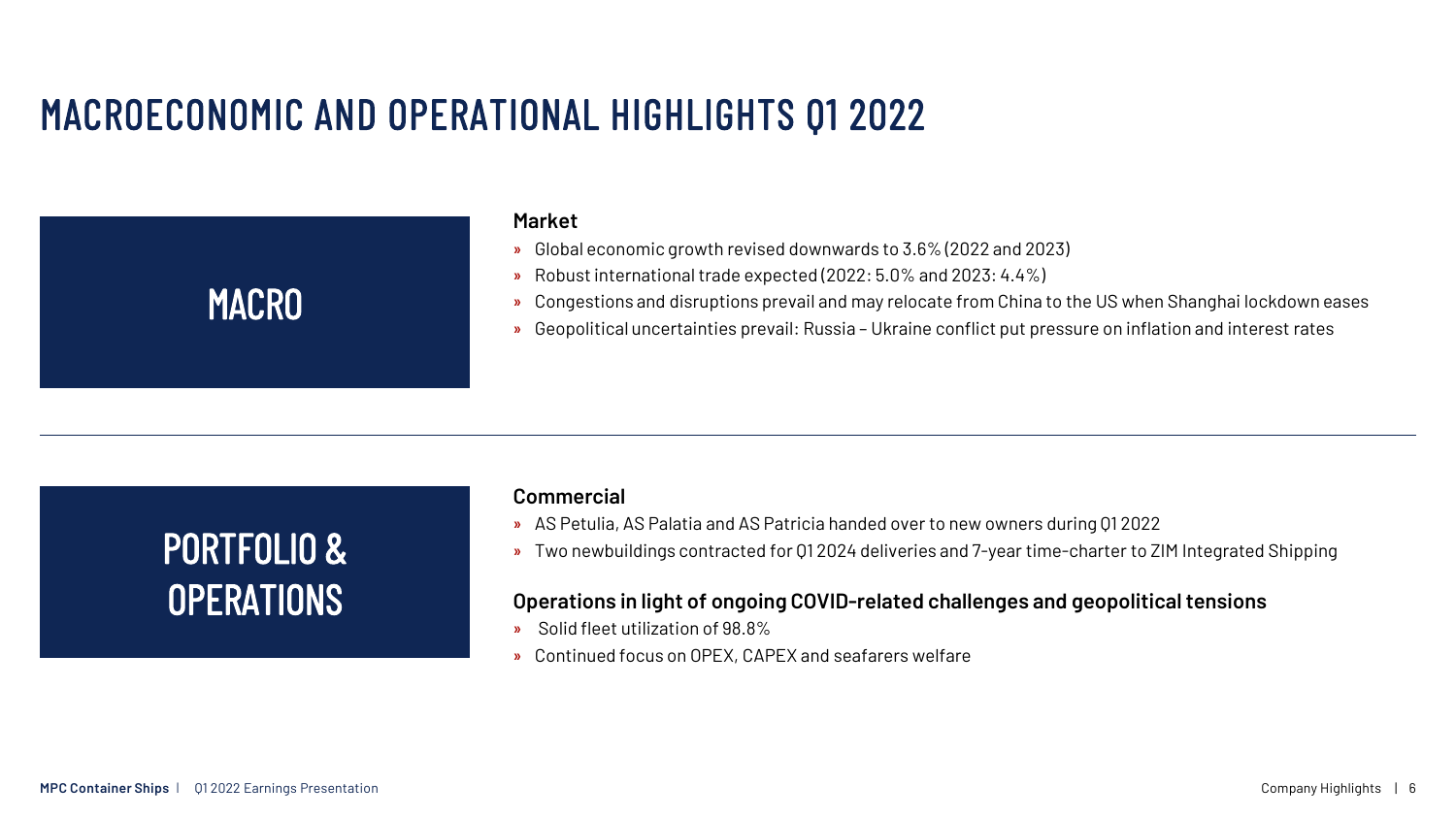## CORPORATE HIGHLIGHTS Q1 2022

## CORPORATE

#### **Governance & ESG**

- » EGM approved the dividend authorization for the Board
- » Peter Frederiksen elected as a new Board Member, replacing Darren Maupin
- » 2nd ESG Report was published in March 2022 and various measures are in execution supporting ESG strategy
- » Joined the Mærsk Mc-Kinney Møller Center for Zero Carbon Shipping as project partner and mission ambassador

#### **Execution of distribution policy**

- » 7 February: Payout of event driven dividend of USD 0.34 per share
- » 30 March: Payout of recurring dividend of USD 0.11 per share
- » Quarterly dividend of USD 0.13 per share declared by the Board for payment 29 June 2022
- » Event driven dividend of USD 0.03 per share declared by the Board for payment 29 June 2022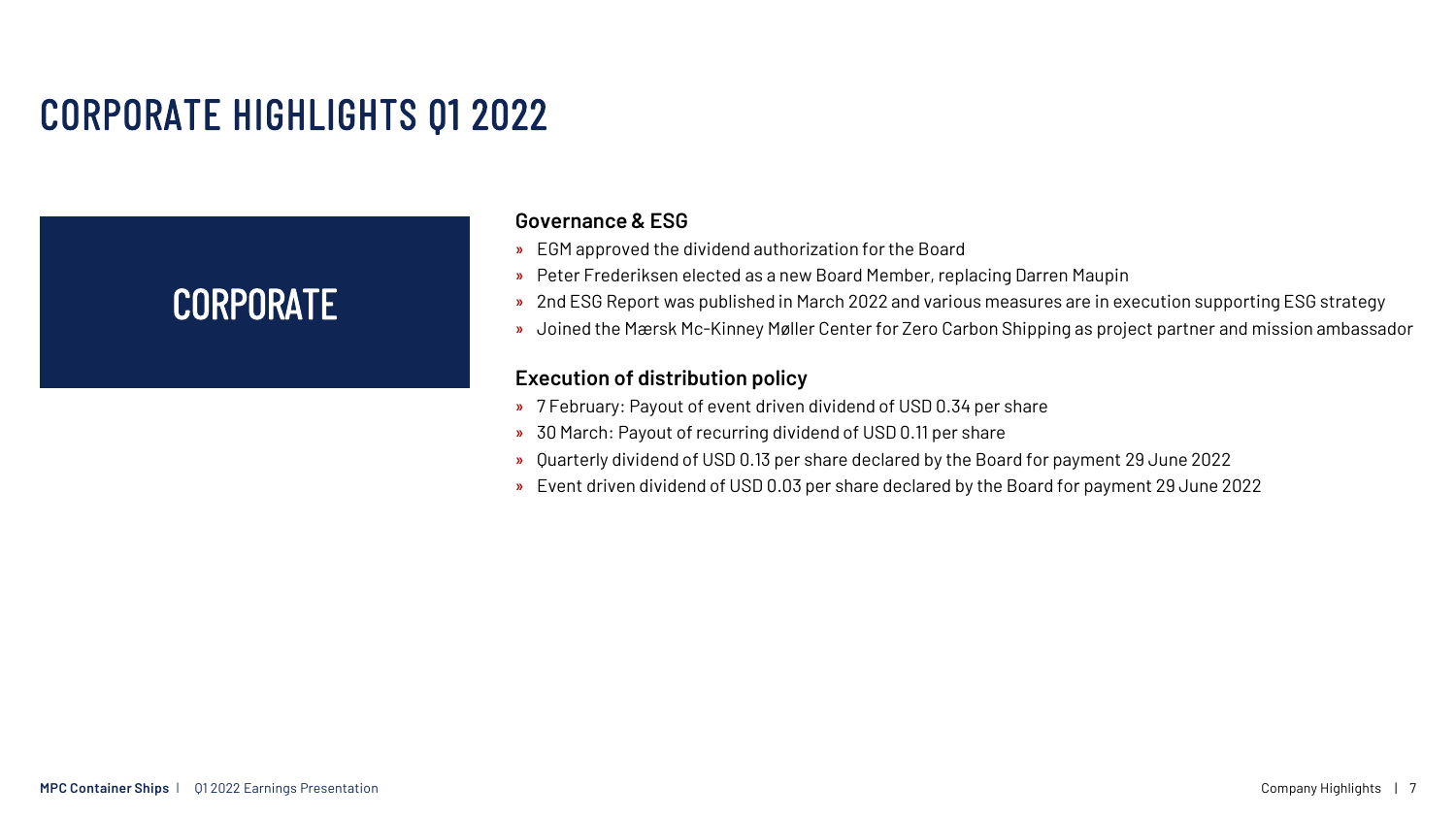## HIGH CHARTER ACTIVITY IN 01 2022 WITH 23 FIXTURES 1

#### **Significant value generation by executing prudent multi -year charter strategy**



| Charter period (min. / max.) based on management assessment and subject to change due to market development; based on all vessels incl. Bluewater JV, excl. interim employment and declared options, excl. revenue from scrubb |
|--------------------------------------------------------------------------------------------------------------------------------------------------------------------------------------------------------------------------------|
| Contracted revenues include 100% revenues share from Bluewater JV vessels% revenues share from Bluewater JV vessels                                                                                                            |

Avg. TEU 2,506 2,086 2,299 1,785 2,480 Avg. period in months  $~\sim$  15  $~\sim$  10  $~\sim$  28  $~\sim$  27  $~\sim$  27  $~\sim$  27  $~\sim$  41  $^2$ 

Including secured seven-year charters for new-building project vessels, see appendix for further details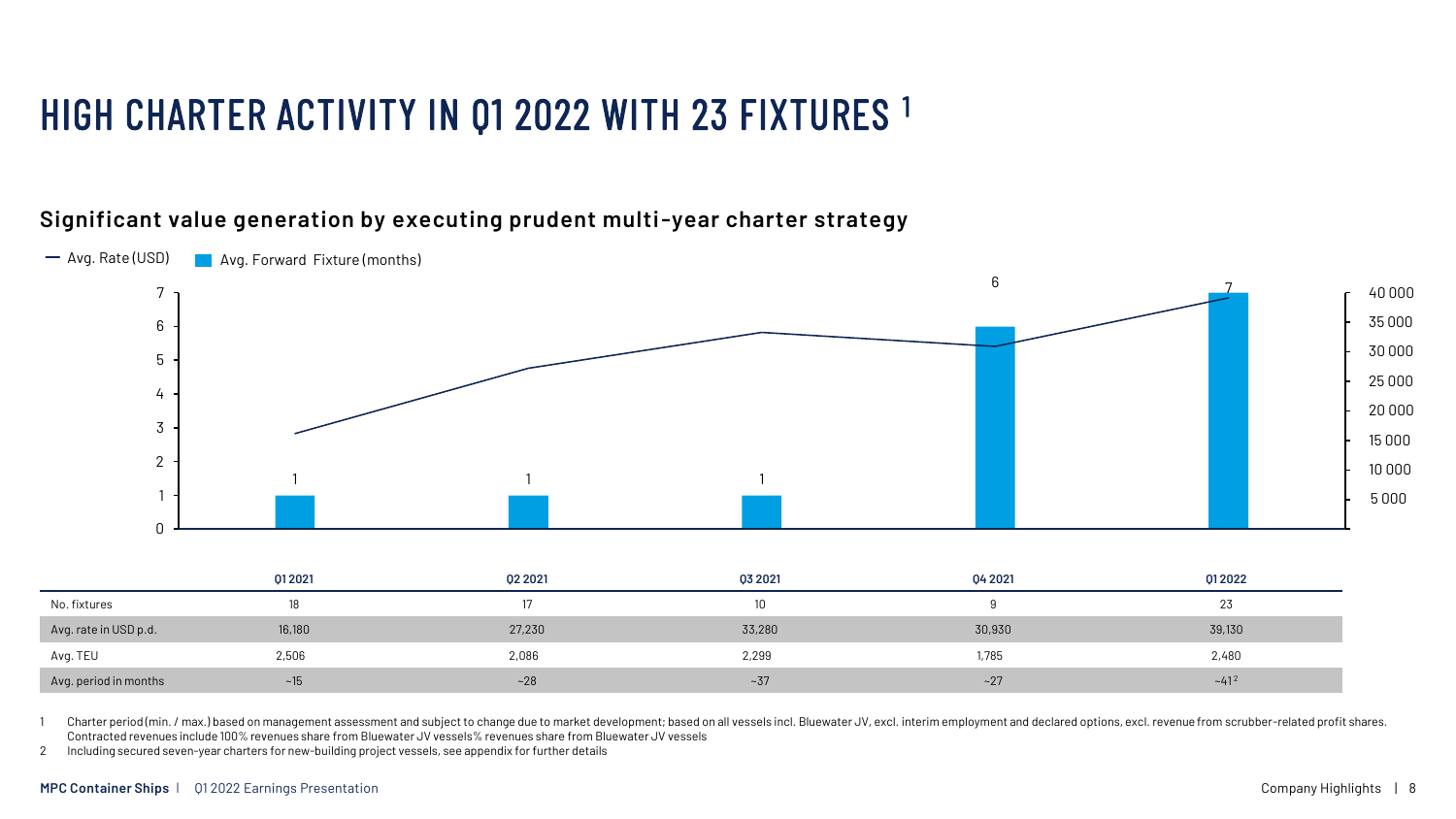

# CONTENT

- 1. Company Highlights
- 2. Market Update
- 3. Company Outlook
- 4. Appendix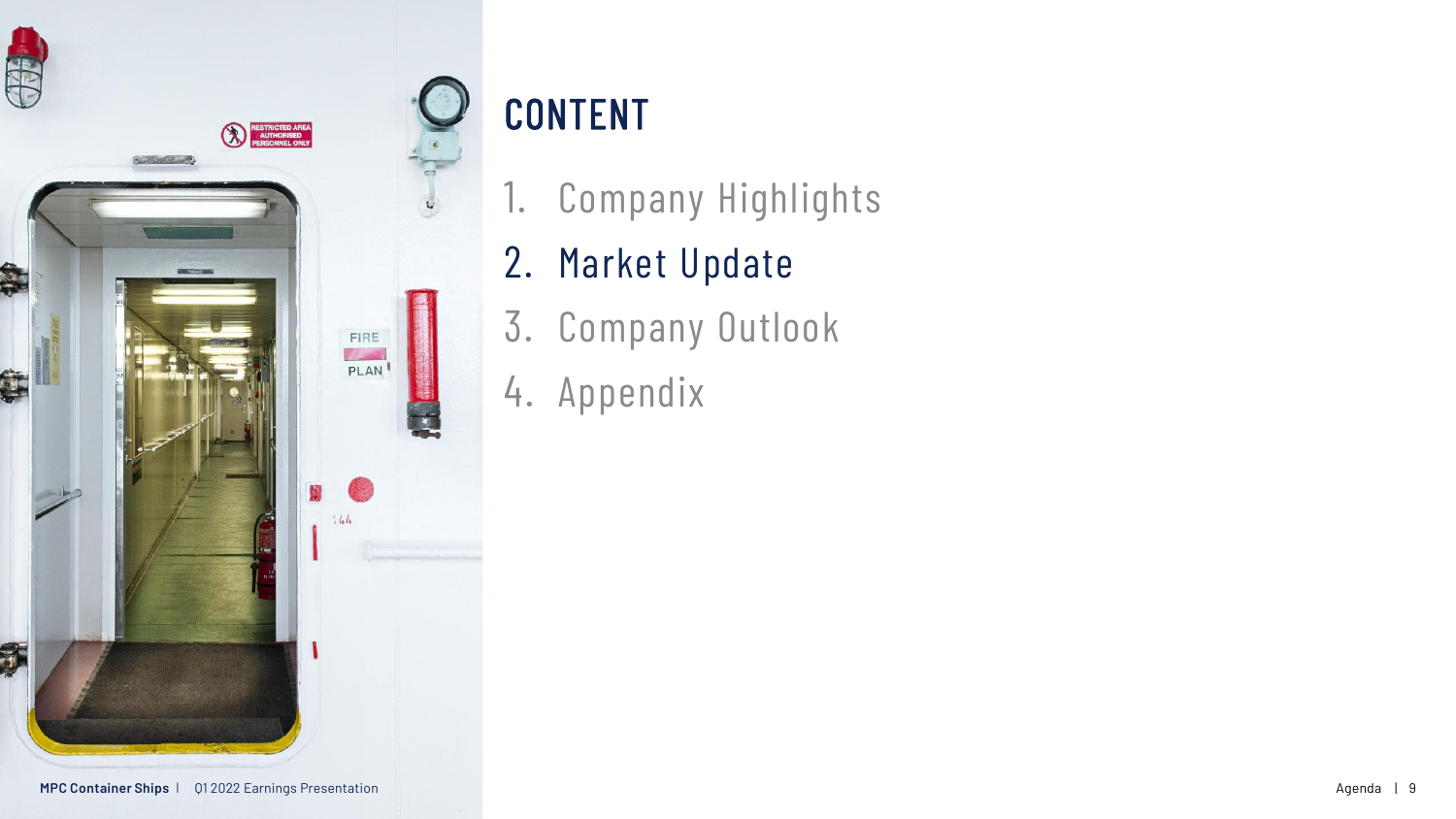## TIGHT CAPACITY AND RECORD LINER EARNINGS

#### **Freight Rate Index**





Data Source: Clarksons Research, May 2022, Sea-Intelligence, May 2022; Maersk, May 2022.

**TEUm**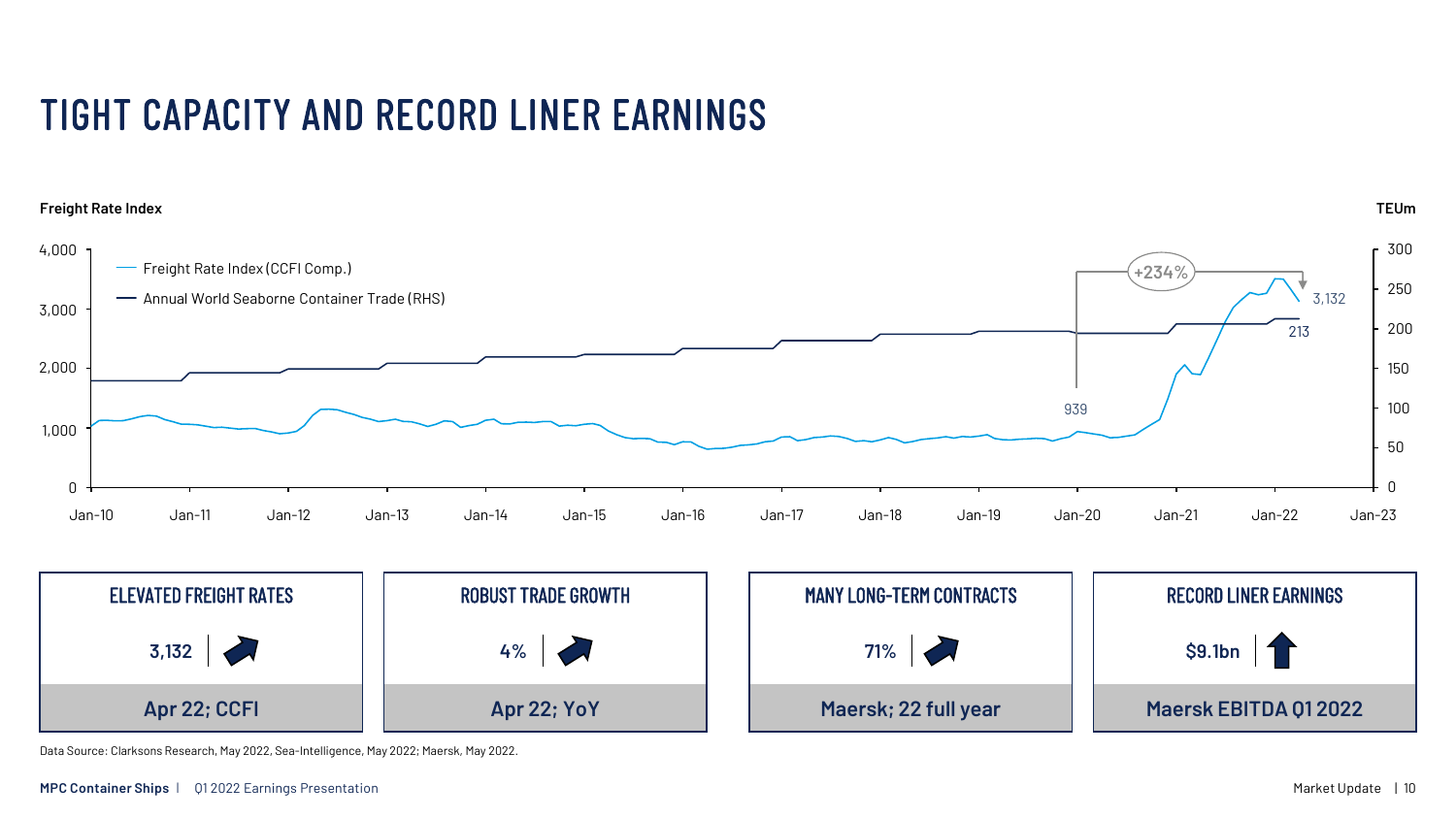## ELEVATED CHARTER RATES AND PROLONGED PERIODS



Data Source: Harper Petersen, May 2022; Clarksons Research, May 2022*.*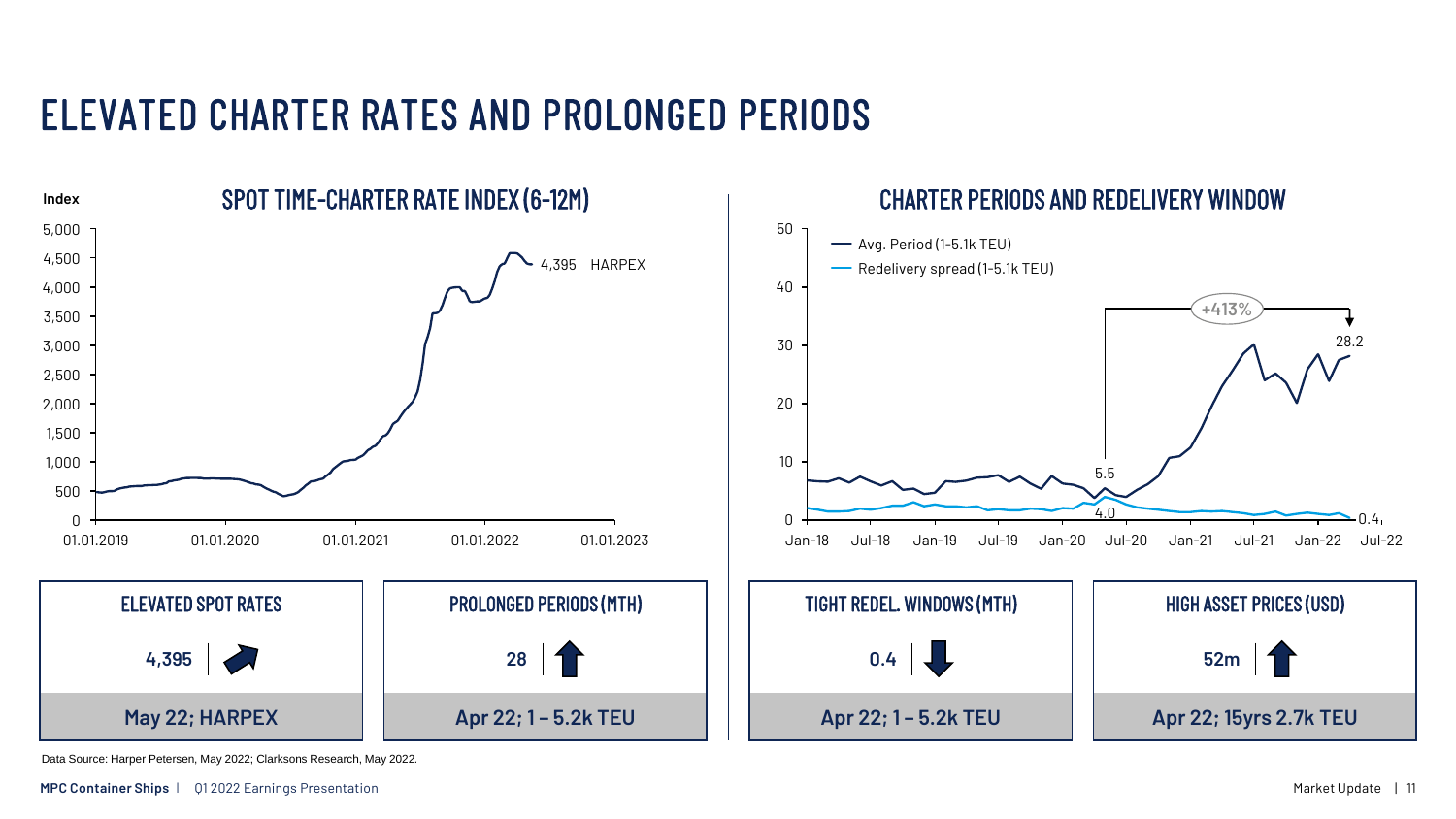## PERIODS AND FORWARD FIXING WIPED OUT AVAILABILITY





**No of Vessels**

Data Source: Clarksons Research, May 2022, Maersk Broker, April 2021; Harper Petersen, May 2022. Own Analysis.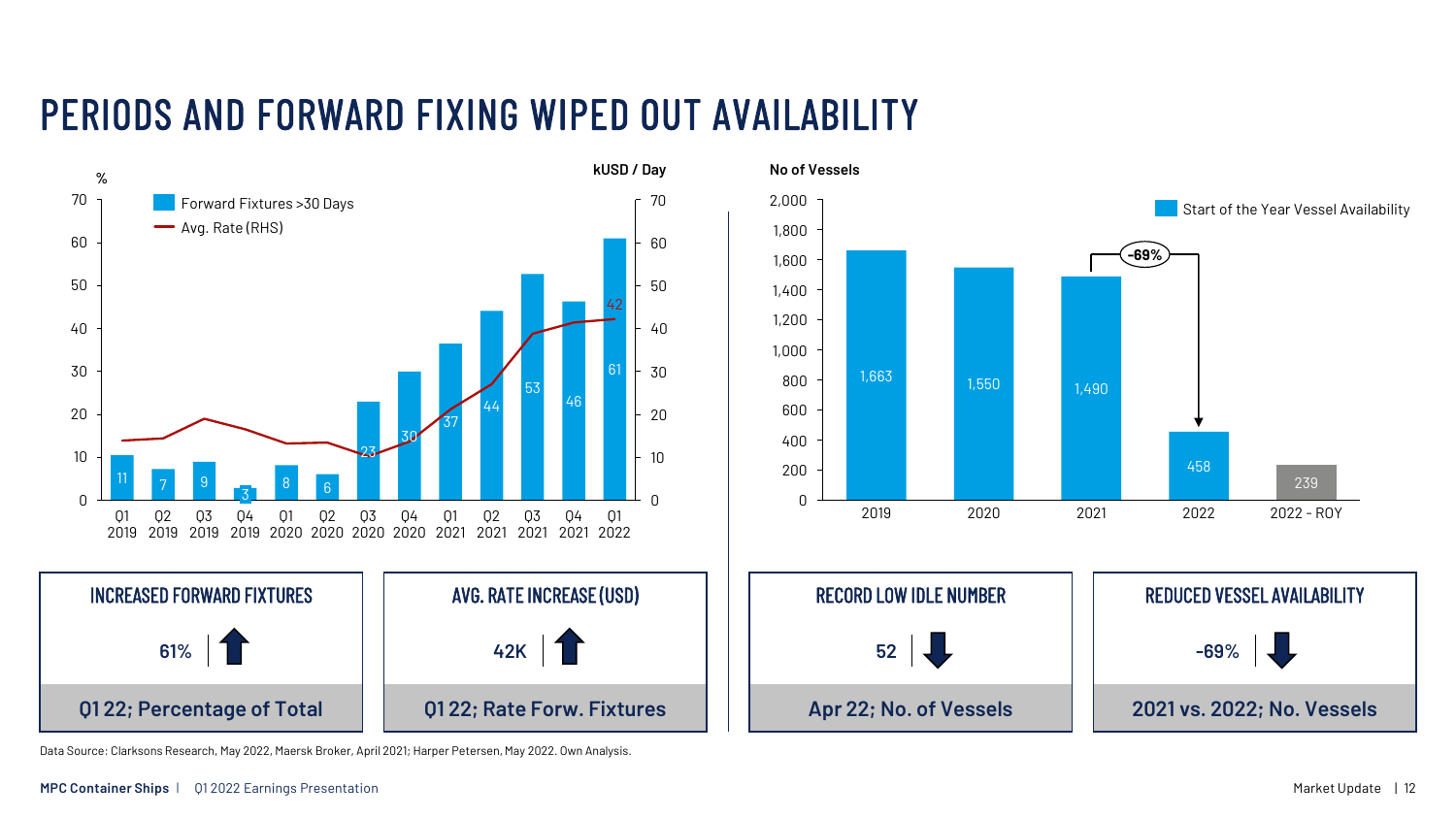## ONGOING CONGESTION AND DISRUPTIONS



Data Source: Clarksons Research, May 2022; Sea-Intelligence, May 2022; US Fed New York, May 2022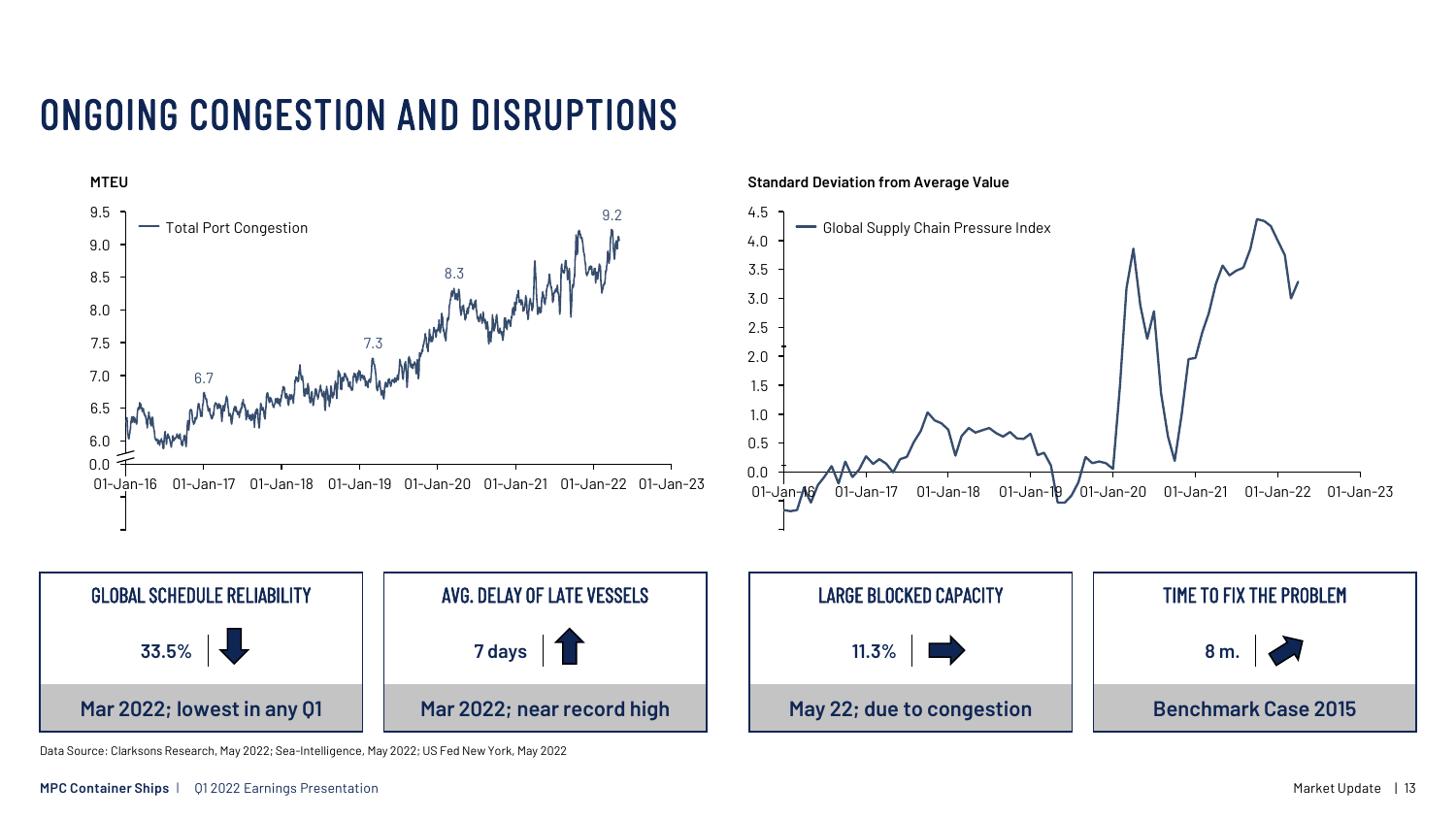## ENCOURAGING S/D OUTLOOK FOR REGIONAL TRADES



Data Source: Clarksons Research, May 2022; Maritime Strategies International, May 2022 Own Analysis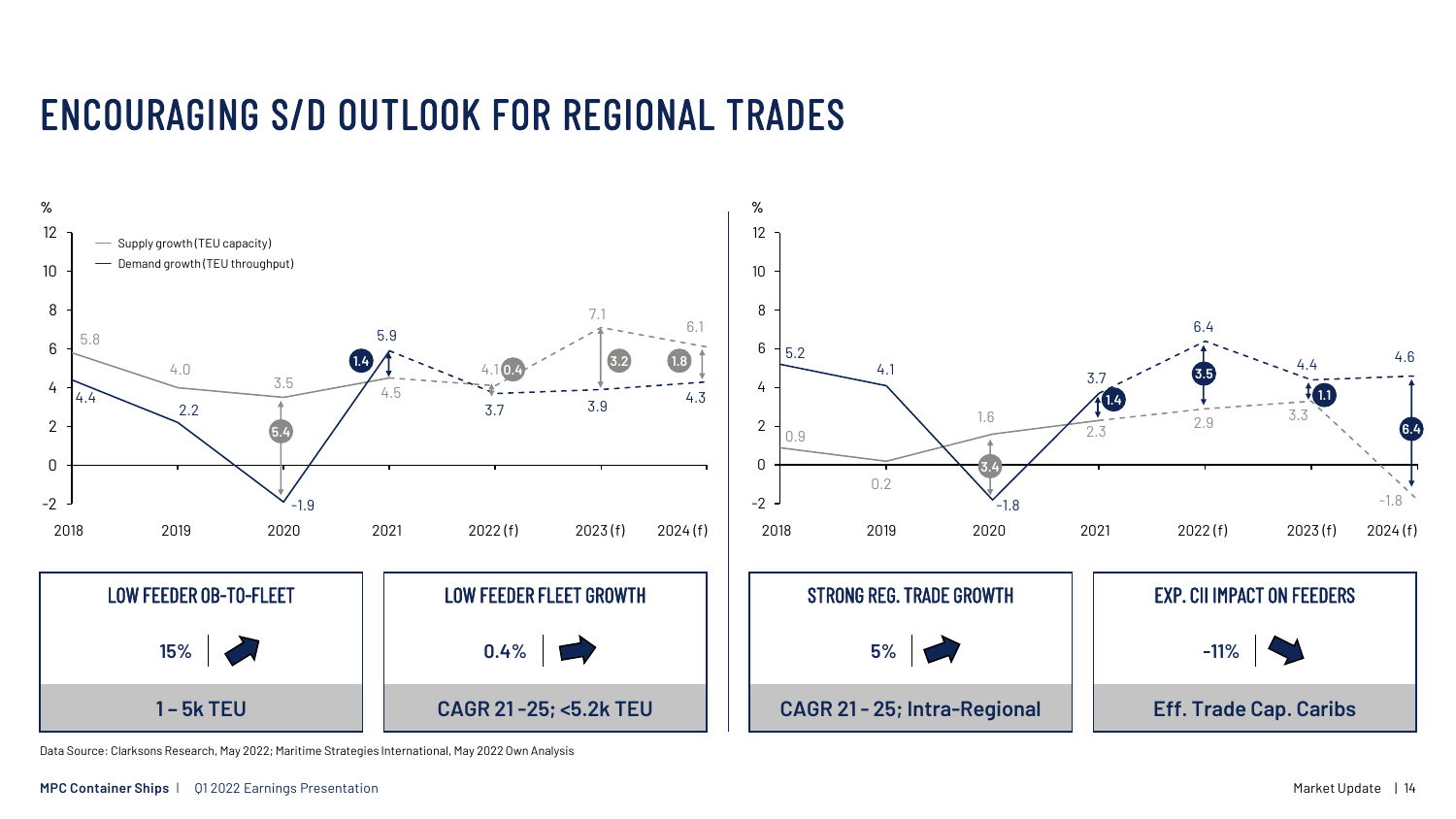

# CONTENT

- 1. Company Highlights
- 2. Market Update
- 3. Company Outlook
- 4. Appendix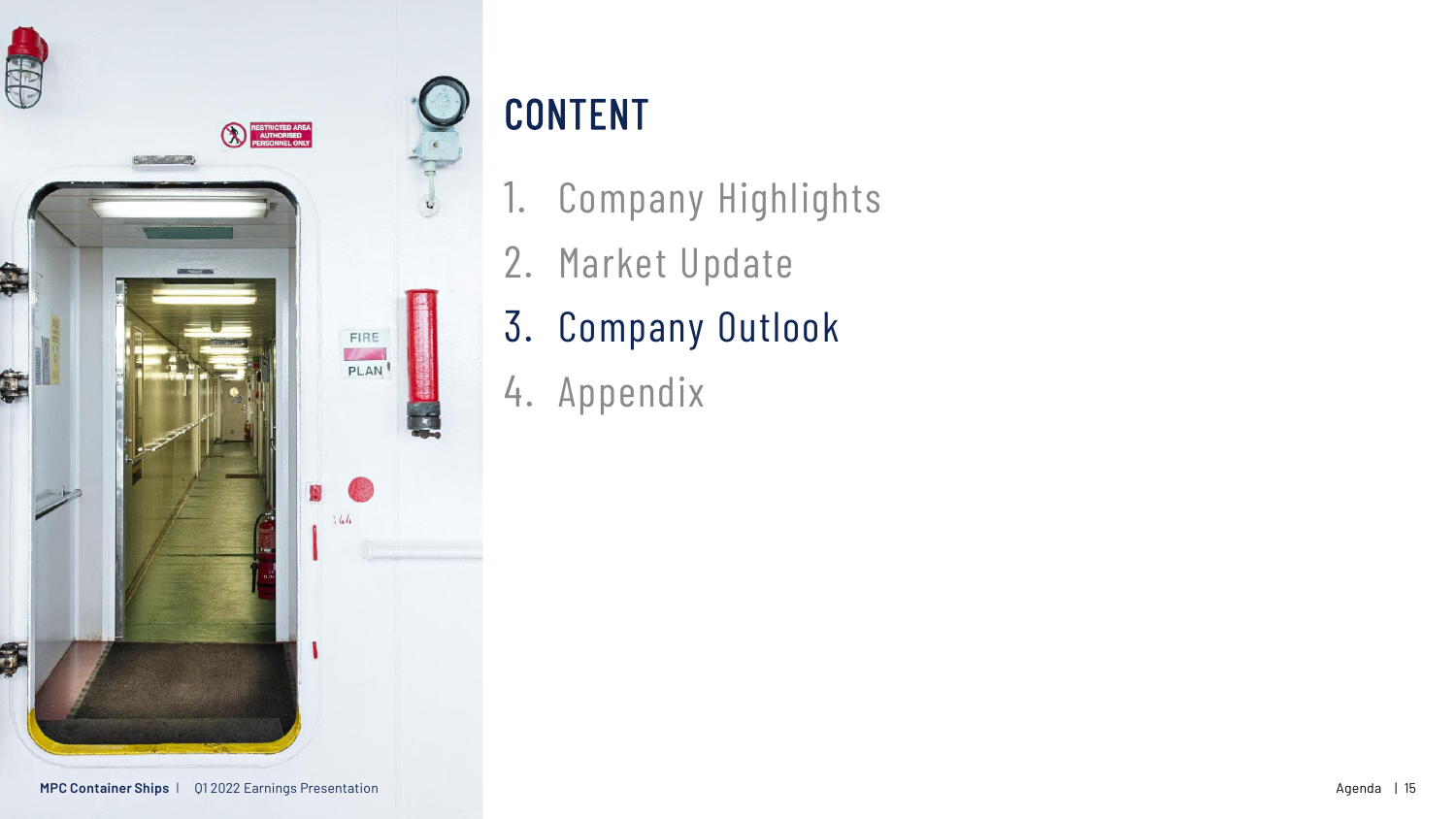## OPERATING DAYS & FIXED REVENUE<sup>1</sup>-INCREASED CHARTER BACKLOG AND VISIBILITY

### **Fixed operating days & Revenue / EBITDA (consolidated vessels) 2,3**



<sup>1</sup> Underlying min. / max. periods for contracted charter based on management assessment. Contracted Revenue and EBITDA not including IFRS adjustments

<sup>2</sup> Revenues / Periods / TCE's / costs in good faith, but indicative only and subject to changes. Fixed revenue and days as per 17th May 2022. For details, please see also appendix

<sup>3</sup> Total number of operating days based on assumed utilization of 95% (of available days)

4 Projected EBITDA based on contracted revenue (consolidated fleet) reduced by operating CBE of USD 7,167 per day and vessel, incl. 50% projected net profit from Bluewater JV vessels (Bluewater net profit based on contract of USD 9,187 per day and vessel). CBE excluding extraordinary and seasonal items in the amount of USD 442 per day

<sup>5</sup> Based on expected expiry of charter without Bluewater JV (expected charter expiry based on management assessment and subject to change due to market development). Q1 2024 ff. incl. newbuildings

 $6$  Includes Q2 – Q4 2022 (without IFRS adjustments)

 $7\,$  Revenue and TCE based on USD 131.9m not including IFRS amortization of time charter carry with USD 8m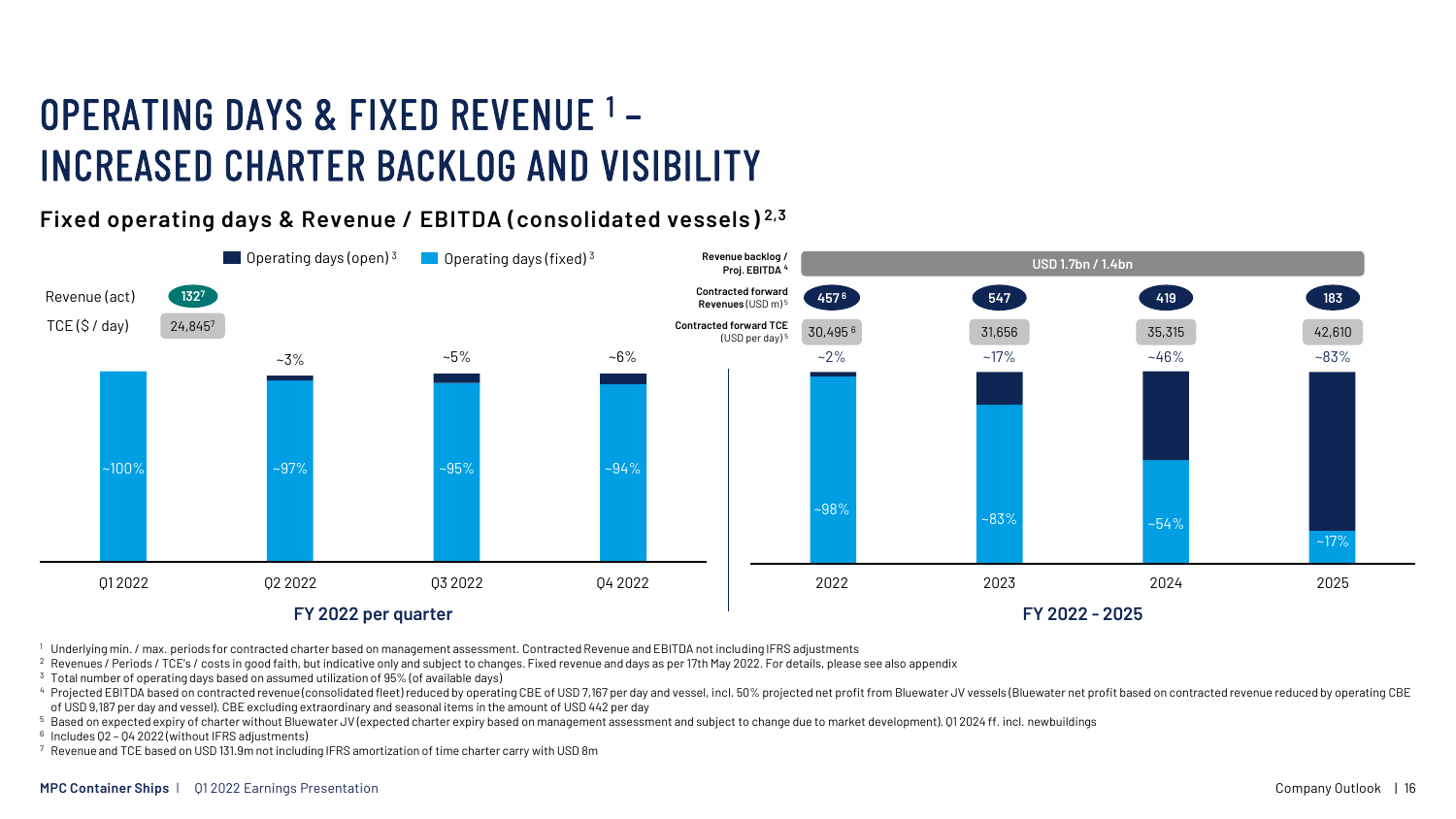## UPCOMING POSITIONS IN FY22 & FY23



#### **Number of Fixed & Upcoming charters**

#### **Current Period Charter Market<sup>1</sup>**

| Cluster (TEU) | <b>Charter Rate (USD / day)</b> | <b>Period</b> |
|---------------|---------------------------------|---------------|
| $1.0k - 1.4k$ | 28,000                          | $\sim$ 3 yrs  |
| 1.5k          | 28,000                          | $\sim$ 3 yrs  |
| $1.7k - 2.0k$ | 39,000                          | $\sim$ 3 yrs  |
| 2.5k          | 45,000                          | $\sim$ 3 yrs  |
| 2.8k          | 48,000                          | $\sim$ 3 yrs  |
| 3.5k          | 55,500                          | $\sim$ 3 yrs  |
| 4.2k          | 60,000                          | $\sim$ 3 yrs  |

#### **Estimation of open Potential in 2022<sup>2</sup>**

#### **in USDm**



<sup>1</sup> Current open rates based on current 3 years TC rates from Clarksons (per February 2022) and MPCC assessment

<sup>2</sup> Open Revenue Potential based on upcoming fixtures/ currently open positions in FY 22 with an assumed avg. fixing period of 3 years and utilization of 95% in combination with current open market rates (as shown in the t Open EBITDA potential based on open revenue potential reduced by operating CBE of USD 7.167 per day and vessel, incl. 50% Bluewater net profit based on open revenue potential reduced by total CBE of USD 9,187 per day and v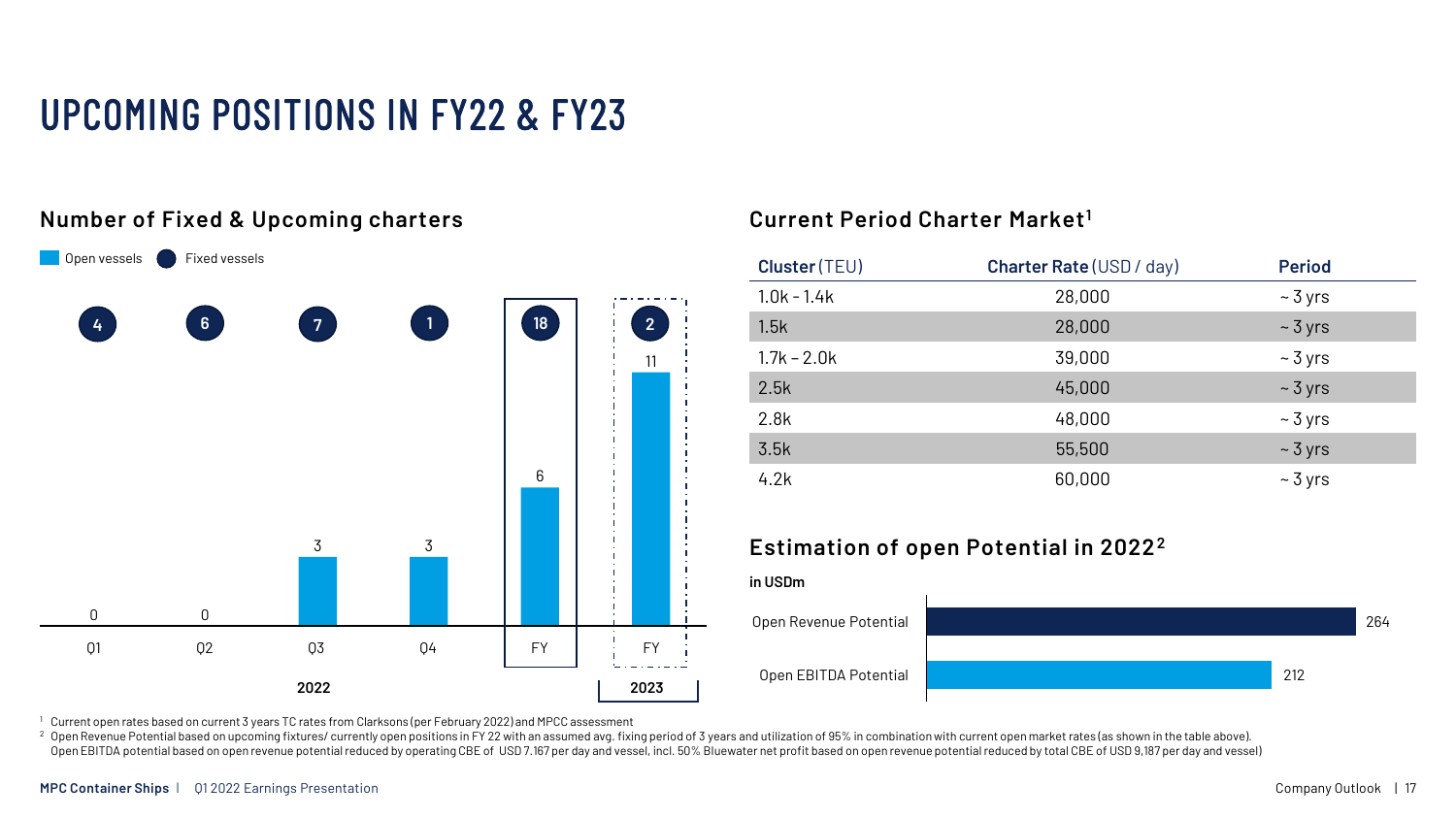## CURRENT MARKET ENVIRONMENT PROVIDES SIGNIFICANT POTENTIAL FOR SUSTAINABLE DISTRIBUTIONS TO INVESTORS

#### **Indicative sensitivities on open rates <sup>1</sup>**



#### **Distribution plan**

Priority on returning capital to investors by way of using significant parts of earnings as per the following Distribution Plan

- » **Event driven (non-recurring) distributions** based on other proceeds, e.g. vessel sales, by way of extra-ordinary dividends or share buyback
- » **(Quarterly) recurring distributions** based on 75% of adjusted net profits <sup>4</sup>

#### **Implementation of distribution plan:**



I lllustrative earnings scenarios, no forecasts, assuming upcoming fixtures at above shown rates. Based on 95% utilization and actual Q1 FY 2022 operating CBE of USD 7.167 per day and vessel. Cost base for JV vessels also cost, in total USD 9,187/day/vessel. Adjusted EBITDA only factor in the EBITDA from the above-mentioned assumptions, any gains from vessels sales or any other effects are excluded. Calculations include the two newbuildings

<sup>2</sup> Current market rates based on current 3 year TC rates from Clarksons (per May 2022) and MPCC assessment. Historical 10 year average based on historical monthly average 6-12 months TC rates from Clarksons. Rates are all coming open in Q1 2022 – Q4 2025 to the Group's fleet.

3 Adjusted Net profit to be considered as illustrative earning scenarios and not forecast. Estimated using annualized USD 85 million in depreciation and net finance costs for period 2022 - 2023 and USD 90 million for perio Profit exclude any gains from vessel sales or any other effects.

4 I.e. adjusted for sales gains, non-recurring events, reserves for Working Capital needs and/or regulatory/ efficiency CAPEX, if applicable

#### **MPC Container Ships** | | Q1 2022 Earnings Presentation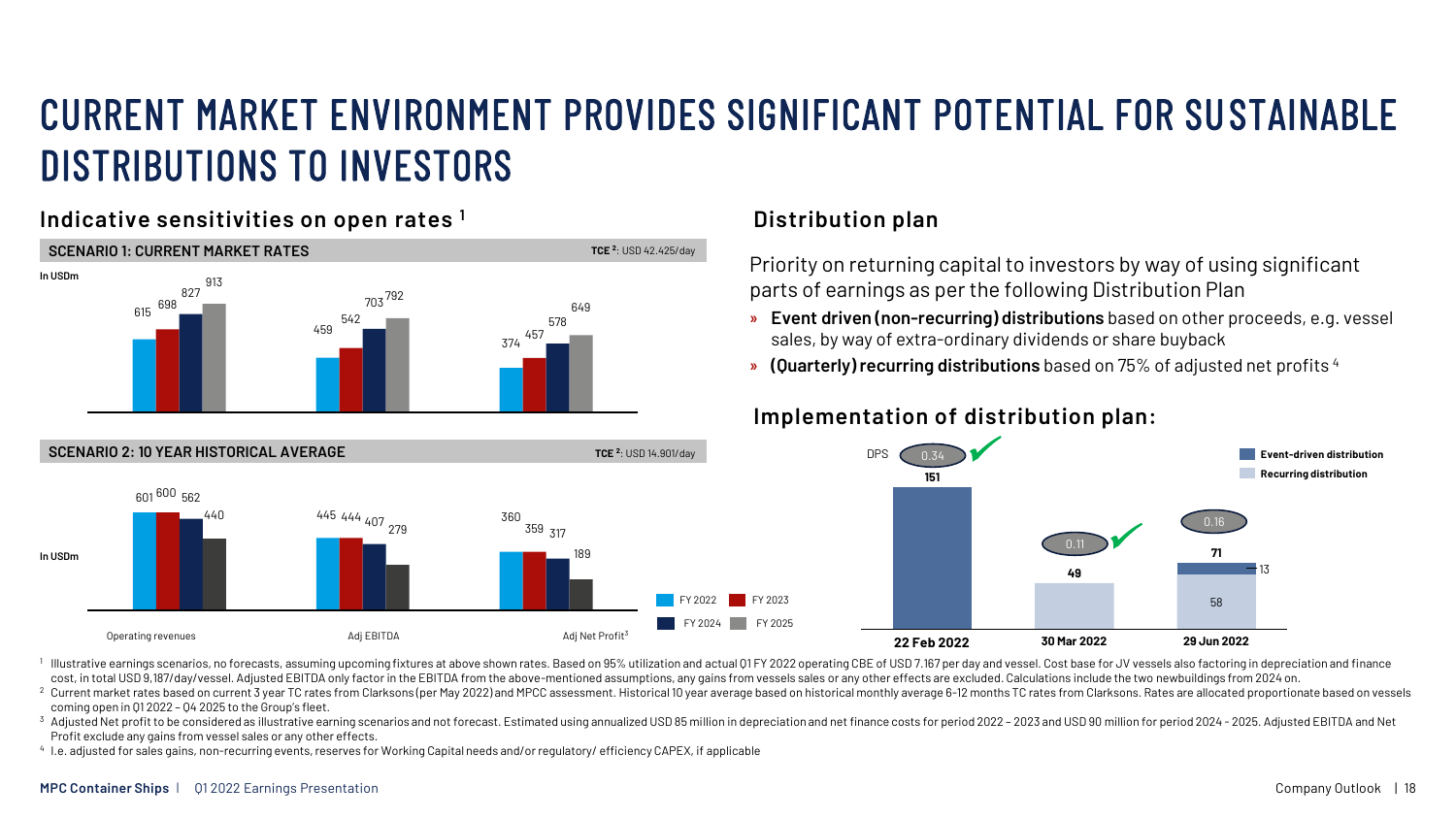## WELL POSITIONED TO CONTINUE COMPANY STRATEGY WITH DISCIPLINED CAPITAL ALLOCATION



#### **Market Momentum & Fundamentals Corporate Profile Outlook**

#### **Short-term**

- » Historically strong container market, despite geopolitical tensions and macro uncertainty
- » MPCC has locked-in significant charter revenues and is well positioned to further benefit from continuously tight vessel supply

#### **Mid-term**

- » Despite significant orderbook in larger sizes, encouraging supply/demand outlook for intra-regional tonnage
- » Upcoming regulation time expected to have significant impact on effective trading capacity, especially in the smaller segments

#### **Long-term**

» Industry landscape affected by energy transition and decarbonization



Largest container tonnage provider for intra-regional trades with strong industry network and prudent capital allocation

- » Low financial leverage
- » Strong cash generation

#### **Company Strategy**

- » **Risk/return profile:** Achieve double-digit full-cycle equity returns with low leverage
- » **Transparent, active and rational** capital allocation
- » Ensure **professional** asset and portfolio management
- » **Opportunistic** pursuit of per share accretive transactions within the defined strategy
- » **Mitigate** residual value risk
- » **Return capital to investors** when returns on asset investments fall shy of hurdle rates



#### **Well-positioned**

- » To distribute capital to shareholders by way of dividends and/or share buybacks
- » To capture attractive growth opportunities as they arise

#### **Disciplined**

- » Capital allocation decisions
- » Balance sheet and portfolio management
- » To adhere to regulatory requirements

#### **Resilient**

» To varying long-term market environment, including expected implications from the energy transition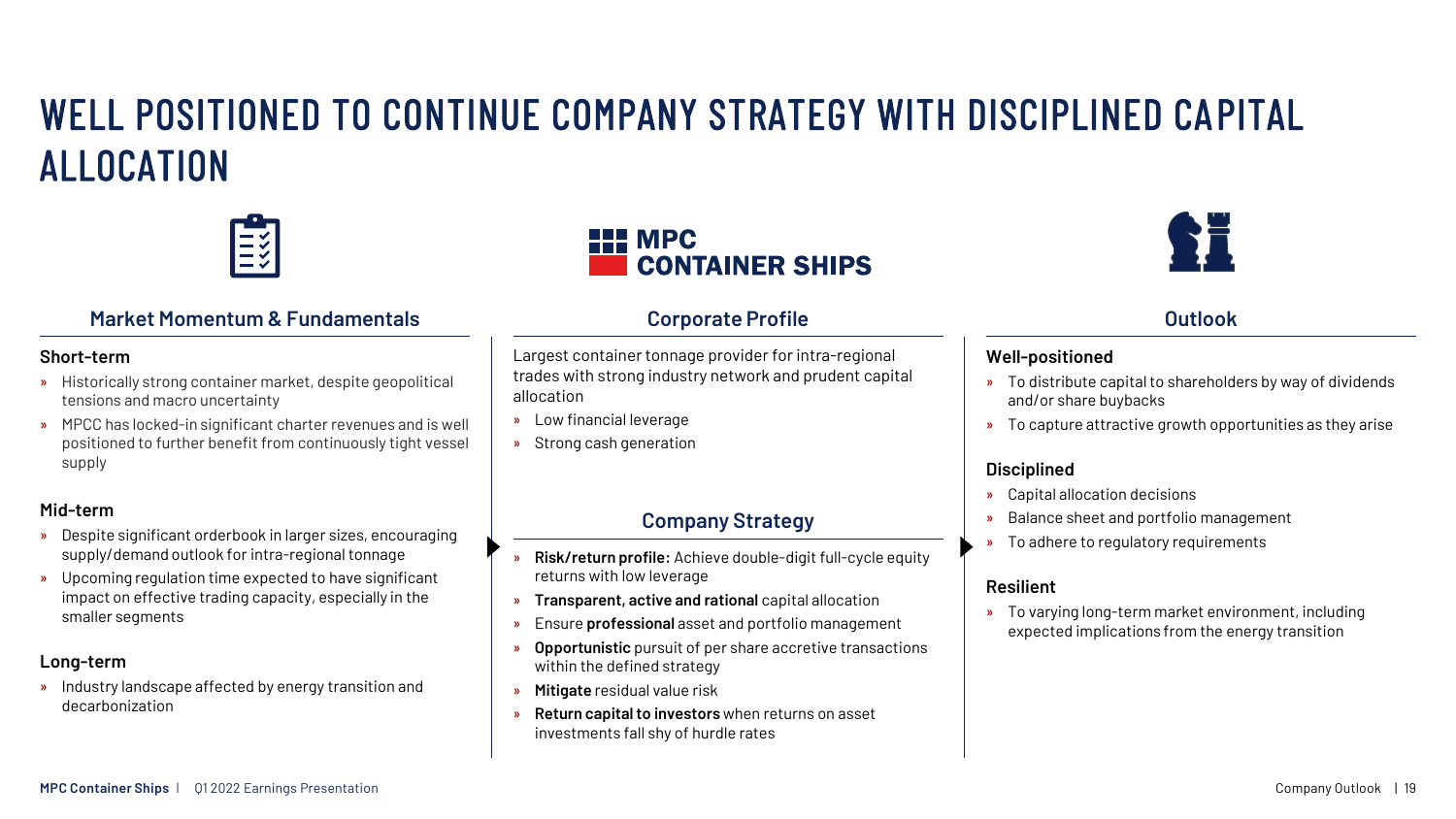

# CONTENT

- 1. Company Highlights
- 2. Market Update
- 3. Company Outlook
- 4. Appendix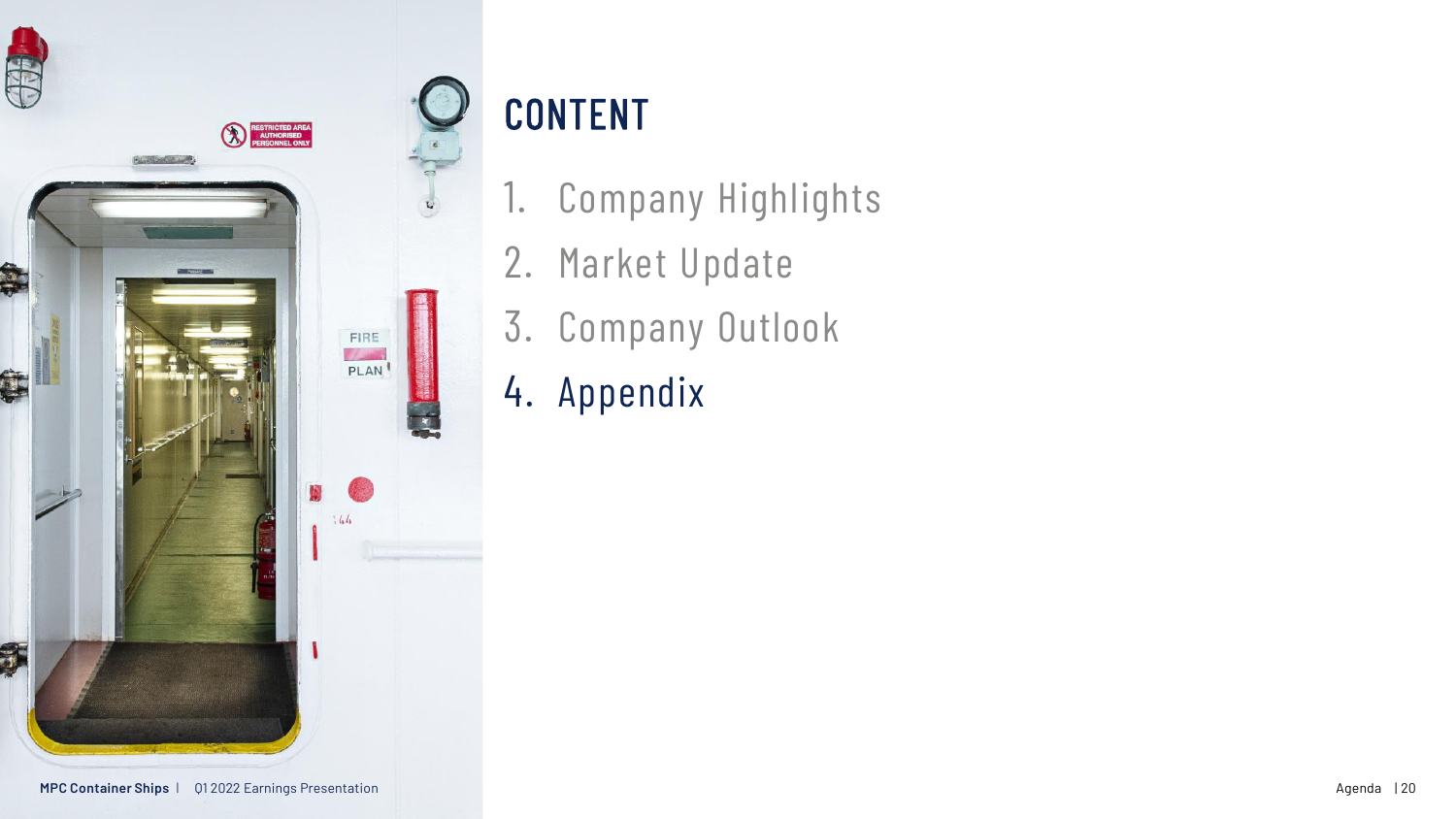## CALCULATION OF DISTRIBUTION BASED ON Q4 RESULTS AND RESOLVED DISTRIBUTION PLAN

| <b>Distribution calculation for</b>          | 02 22    |
|----------------------------------------------|----------|
|                                              |          |
| Quarter for calculation                      | $0122^1$ |
|                                              |          |
| Net operating revenue                        | 136.5    |
| EBITDA                                       | 137.7    |
| Net profit                                   | 116.8    |
|                                              |          |
| <b>Adjustments</b>                           |          |
| Gains from yessel sales                      | $-18.8$  |
| Gains from vessel sales (JV)                 | $-21.1$  |
| <b>Total adjustments</b>                     | $-39.9$  |
|                                              |          |
| <b>Adjusted Net Profits</b>                  | 76.9     |
|                                              |          |
| thereof 75% as recurring distribution        | 57.7     |
| Other adjustments (Wcap needs, CAPEX, other) |          |
| Resolved recurring distribution              | 57.7     |
| No of shares                                 | 443.7    |
| DPS(USD)                                     | 0.13     |
| $DFS(NOK)^2$                                 | ~1.3     |

#### **Comments**

- » Recurring distribution in Q2 2022 to be based on adjusted (un-audited) Q1 2022 results
- » Extraordinary items to be adjusted for:
	- Gains from vessel sales totaling USD 39.9m
- » Adjusted net profit amounting to USD 76.9m resulting in a recurring distribution (75% of adjusted net profits) of USD 57.7m
- » DPS:
	- USD 0.13 per share
	- NOK  $\sim$  1.3 per share  $^2$

<sup>1</sup> Unaudited results for Q1 2022. Subject to changes and adjustments

<sup>2</sup> Based on an FX rate USD/NOK of 9.7879 (subject to market development)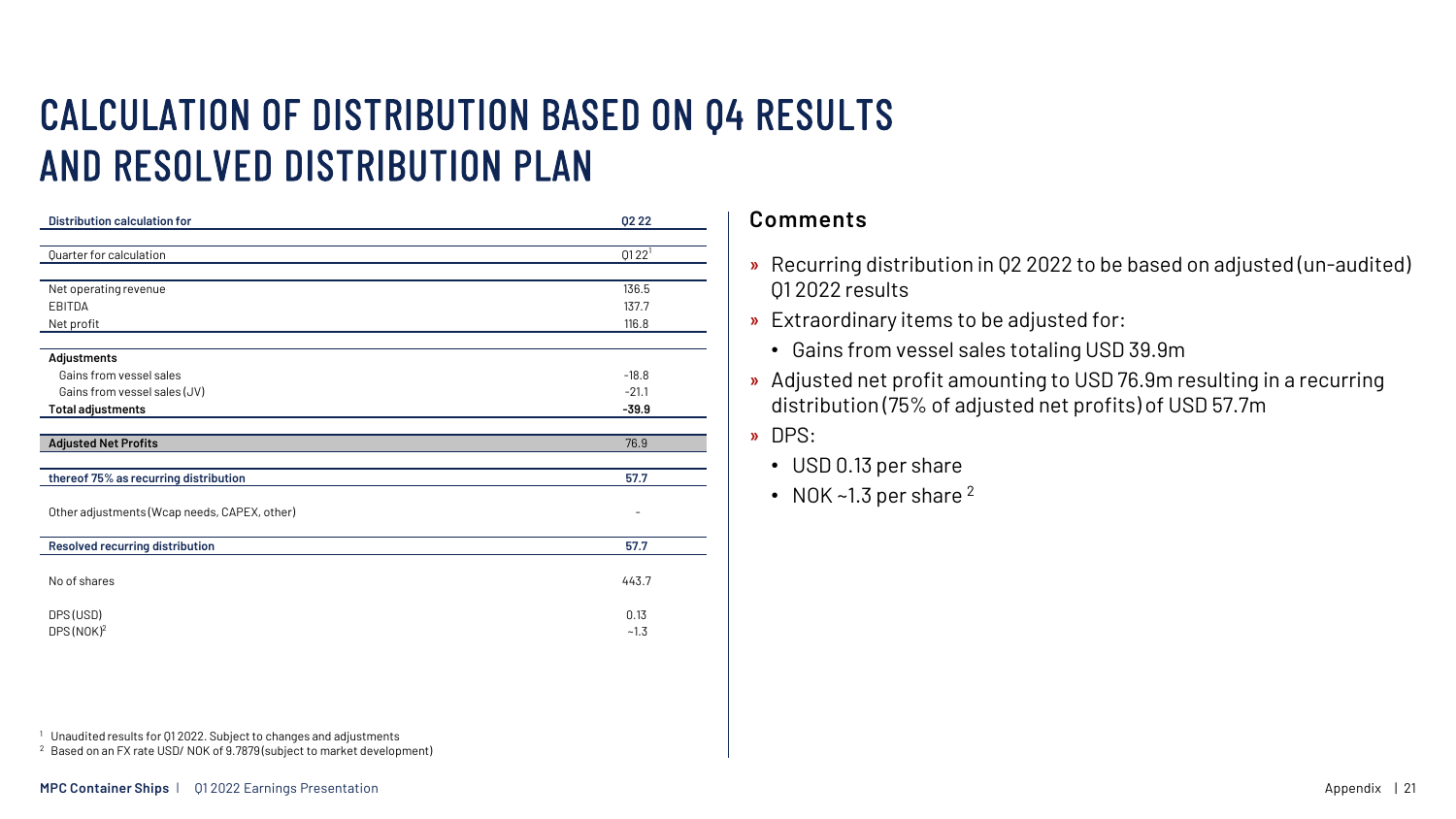## Q1 2022 FINANCIALS

#### **Balance sheet as per 31 March 2022 Profit & Loss Q1 2022**

| <b>USD<sub>m</sub></b>          | 31 Mar 2022 | 31 Dec 2021 |
|---------------------------------|-------------|-------------|
| <b>Assets</b>                   | 915.5       | 1,033.4     |
| Non-current assets              | 805.0       | 803.0       |
| Current assets                  | 110.6       | 230.4       |
| thereof cash & cash equivalents | 81.5        | 180.3       |
| <b>Equity and liabilities</b>   | 915.5       | 1,033.4     |
| Equity                          | 642.3       | 727.6       |
| Non-current liabilities         | 131.1       | 151.8       |
| Current liabilities             | 142.1       | 154.0       |
| Equity ratio                    | 70%         | 70%         |
| Leverage ratio <sup>1</sup>     | 23%         | 22%         |

| <b>USD<sub>m</sub></b>              |                       | 31 Mar 2022            | 31 Dec 2021            |
|-------------------------------------|-----------------------|------------------------|------------------------|
| Operating revenues                  |                       | 142.9                  | 140.1                  |
| Gross profit                        |                       | 122.7                  | 117.0                  |
| EBITDA                              |                       | 137.7                  | 162.7                  |
| Profit / Loss for the period        |                       | 116.8                  | 128.0                  |
| Avg. number of vessels <sup>2</sup> |                       | 65                     | 66                     |
| Ownership days                      |                       | 5,410                  | 5,904                  |
| Trading days                        |                       | 5,307                  | 5,507                  |
| Utilization <sup>3</sup>            |                       | 98.8%                  | 97.6%                  |
| TCE <sup>4</sup>                    | USD per trading day   | 25,457                 | 27,556                 |
| <b>EBITDA</b>                       | USD per ownership day | 20,469                 | 16,118                 |
| <b>OPEX</b>                         | $\overline{u}$        | 6,287                  | 5,548                  |
| EPS (diluted)                       | USD / NOK (9.7879)    | 0.26/2.55 <sup>5</sup> | 0.29/2.84 <sup>5</sup> |

#### **Cash flow statement Q1 2022**

| <b>USD<sub>m</sub></b>      | 01 20 22 | 04 2021  |
|-----------------------------|----------|----------|
| Cash at beginning of period | 180.3    | 76.5     |
| Operating cash flow         | 87.3     | 98.6     |
| Financing cash flow         | $-224.5$ | $-134.9$ |
| Investing cash flow         | 38.4     | 140.1    |
| Cash at end of period       | 81.5     | 180.3    |

<sup>1</sup> Long-term and short-term interest-bearing debt divided by total assets

<sup>2</sup> Average number of vessels based on ownership days within the quarter

 $3$  Percentage utilization represents total trading days including off-hire days related to dry-docks divided by the total number of ownership days during the period.

<sup>4</sup> Excluding amortization of TC carry of USD 12.9m on operating revenue in Q4 2021

<sup>5</sup> Based on FX rate with USD/NOK 9.7879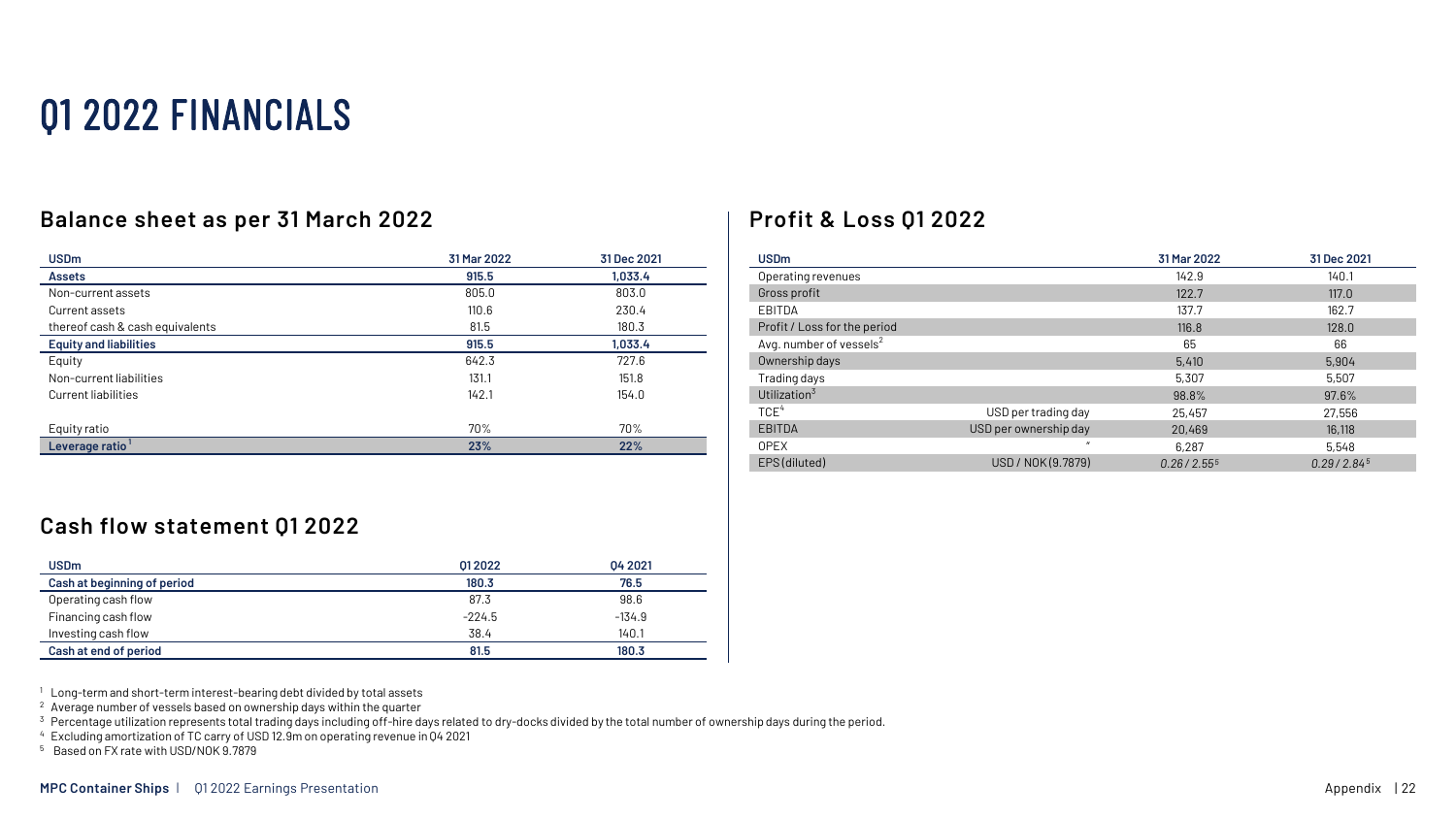## CASH FLOW BRIDGE Q1 2022



Showing disposal of consolidated vessel only (not including AS Patricia and AS Petulia disposals under Bluewater JV)

2 JV related proceeds included in op. CF

#### **Cash development Q1 2022 -** in USD m

#### **Comments**

- 1) Operating cash flow including received dividend from Bluewater JV with USD +15m
- 2) Vessel proceeds related to AS Palatia<sup>2</sup>
- 3) Distribution to shareholders includes recurring (~USD 50m) and event-driven distribution (~ USD 150m) paid in Q1 2022
- 4) Debt reduction based on regular repayment under HCOB facility
- 5) CAPEX include class renewals, project related / regulatory investments and projects
- 6) Finance cash flow mainly includes interest payments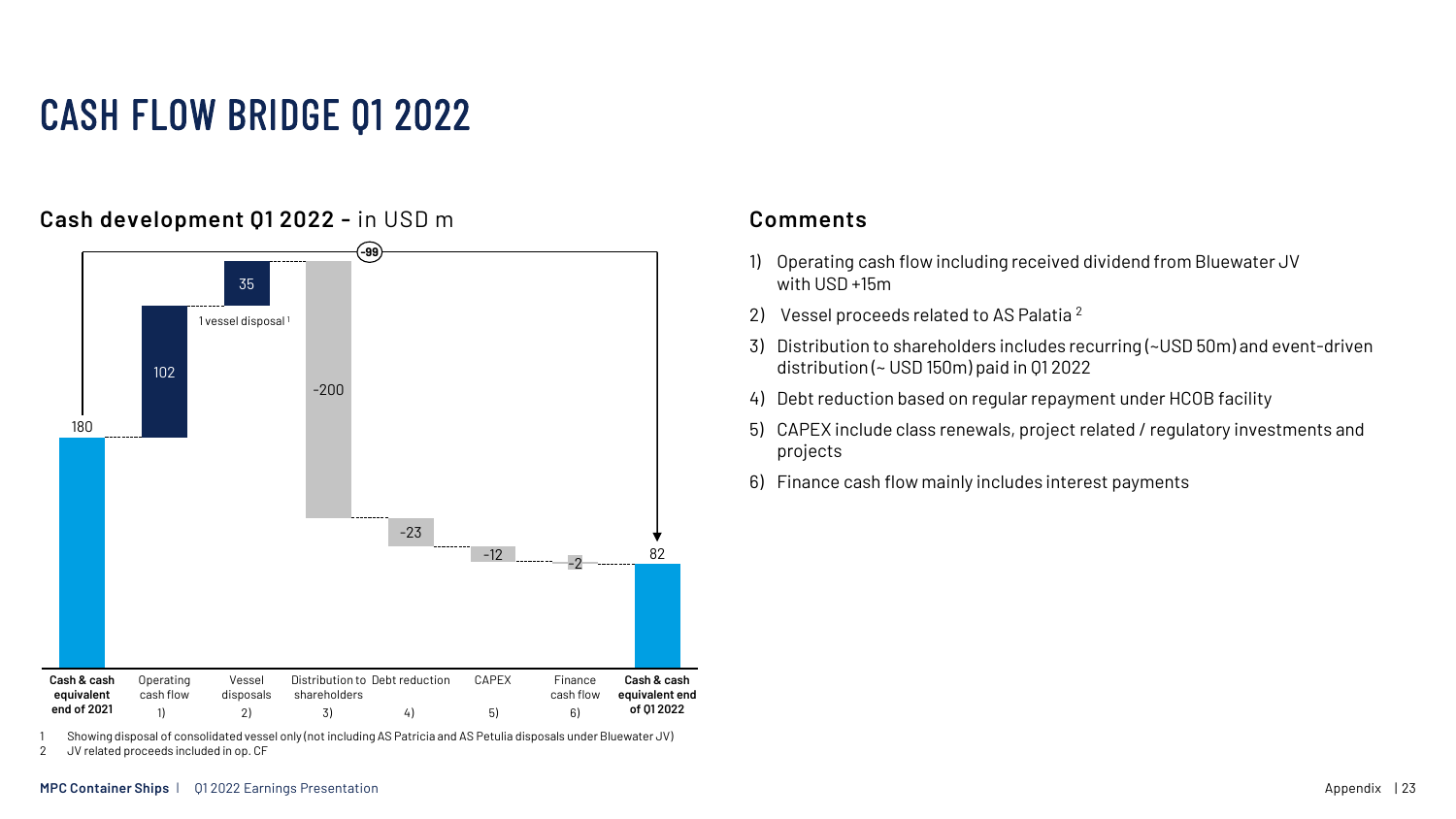## SIGNIFICANT DEBT REDUCTION DURING THE NEXT YEARS

### **Debt maturity<sup>1</sup>-** in USD m





<sup>1</sup> Based on contractually agreed repayment schedule

<sup>2</sup> Showing fully consolidated fleet, without 5 Bluewater vessels

 $3$  Based on Vessels Values.com per 10th May 2022 consolidated fleet, without 5 Bluewater vessels

4 Including 50% scrap value from Bluewater JV

#### **Comments**

- » Debt end of Q1 2022 at USD 212.5m
- » Good visibility on future cash flows due to high charter rates and long periods
- » Significant de-levering until end of 2023
- » Entire debt covered by scrap value
- » Significant additional debt capacity on unencumbered fleet and flexibility from revolving credit facilities provide optionality

| <b>Facility</b> | <b>Type</b>  | Outstanding<br>31/03/22 | Total<br>capacity | <b>Interest</b><br>rate                   | #  | <b>Repayment profile</b>                                                                                                                                 | Maturity  |
|-----------------|--------------|-------------------------|-------------------|-------------------------------------------|----|----------------------------------------------------------------------------------------------------------------------------------------------------------|-----------|
| <b>CIT</b>      | <b>RCF</b>   | $USD$ 55 $m$            | USD 70m           | $325bps +$<br>1M LIBOR                    | 9  | Commitment will be<br>reduced in semi-annually<br>steps from Jan 2022 to Jul<br>2024                                                                     | Jul. 2024 |
| <b>HCOB</b>     | Term<br>loan | <b>USD 108m</b>         | <b>USD 130m</b>   | $335bps +$<br><b>3M LIBOR</b>             | 20 | 2 installments with USD<br>22.5m<br>1 installment with USD<br>20 <sub>m</sub><br>4 installments with USD<br>15 <sub>m</sub><br>1 installment with USD 5m | Nov. 2023 |
|                 | <b>RCF</b>   | $USD$ 50 $m$            | $USD$ 50 $m$      | $335bps +$<br><b>1MUS</b><br><b>LIBOR</b> |    | Commitment will be<br>reduced starting in Nov<br>2023 - Nov 2026                                                                                         | Nov. 2026 |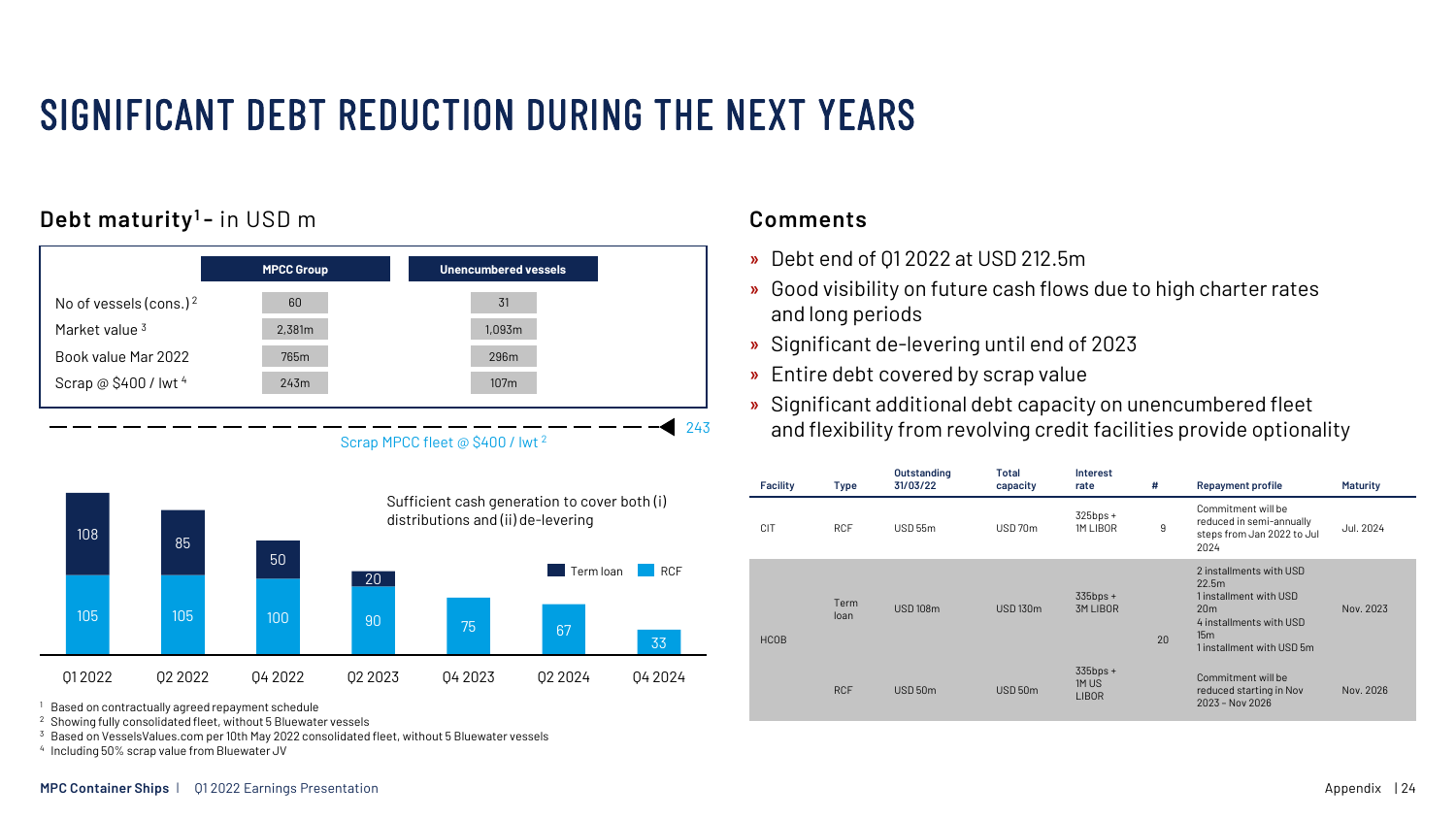## FLEET EMPLOYMENT OVERVIEW

| No.            | <b>Vessel</b>               | <b>Cluster</b> | Charterer                      | <b>MPCC Current</b><br>Fixture (USD/day) | May-<br>22 | Jun-<br>22 | Jul-<br>22 | Aug-<br>22        | Sep-<br>22        | Oct-<br>22 | Nov-<br>22 | Dec-<br>22 | Jan-<br>23 | Feb-<br>23       | Mar-<br>23        | Apr-<br>23 | May-<br>23 | Min / Max       |
|----------------|-----------------------------|----------------|--------------------------------|------------------------------------------|------------|------------|------------|-------------------|-------------------|------------|------------|------------|------------|------------------|-------------------|------------|------------|-----------------|
|                | <b>AS SERAFINA</b>          | 1700 grd       | Shanghai Jin Jiang             | 29,500                                   |            |            |            |                   |                   |            |            |            |            |                  |                   |            |            | Jun-22 / Jul-22 |
|                | AS ALEXANDRIA               | 2000 gls       | <b>Global Feeder Services</b>  | 77,000                                   |            |            |            | DD <sup>(1)</sup> |                   |            |            |            |            |                  |                   |            |            | Aug-22 / Aug-22 |
|                | <b>AS RAFAELA</b>           | 1400 gls       | New Golden Sea Shipping/ COSCO | 18,500                                   |            |            |            |                   | $\Box$            |            |            |            |            |                  |                   |            |            | Jul-22 / Sep-22 |
|                | AS EMMA                     | 4200 gls       | Maersk Line                    | 13,500                                   |            |            |            |                   |                   |            |            |            |            |                  |                   |            |            | Mai-22 / Nov-22 |
|                | <b>AS FLORA</b>             | 1200 gls       | <b>China United Lines</b>      | 16,900                                   |            |            |            |                   |                   |            |            |            |            |                  |                   |            |            | Sep-22 / Nov-22 |
| - 6            | AS CALIFORNIA               | 2800 gls       | Sealand Maersk Asia Pte. Ltd.  | 18,000                                   |            |            |            |                   |                   |            |            |            |            |                  | DD <sup>(1)</sup> |            |            | Jul-22 / Nov-22 |
|                | AS CARINTHIA <sup>(2)</sup> | 2800 gls       | RCL                            | 24,750                                   |            |            |            |                   |                   |            |            |            |            |                  |                   |            |            | Mrz-23 / Mrz-23 |
| -8             | AS LAETITIA                 | 1000 grd       | King Ocean                     | 9,250                                    |            |            |            |                   | DD <sup>(1)</sup> |            |            |            |            |                  |                   |            |            | Feb-23 / Apr-23 |
|                | <b>AS CYPRIA</b>            | 2800 gls       | ONE                            | 18,400                                   |            |            |            |                   |                   |            |            |            |            |                  |                   |            |            | Feb-23 / Mai-23 |
| 1 <sup>C</sup> | <b>STADT DRESDEN</b>        | 2800 gls       | Diamond Line (COSCO)           | 24,750                                   |            |            |            |                   |                   |            |            |            |            |                  |                   |            |            | Mrz-23 / Jun-23 |
|                | AS FRANZISKA                | 1300 grd       | Sealand Europe A/S             | 18,000                                   |            |            |            |                   |                   |            |            |            |            |                  |                   |            |            | Mai-23 / Jul-23 |
| 12             | AS CAMELLIA                 | 2800 gls       | Maersk Line                    | 24,550                                   |            |            |            |                   |                   |            |            |            |            |                  |                   |            |            | Apr-23 / Aug-23 |
| 13             | AS ROSALIA                  | 1500 gls       | <b>COSCO</b>                   | 17,000                                   |            |            |            |                   |                   |            |            |            |            |                  |                   |            |            | Jun-23 / Aug-23 |
| 14             | AS PENELOPE                 | 2500 gls       | New Golden Sea Shipping/ COSCO | 26,500                                   |            |            |            |                   |                   |            |            |            |            |                  |                   |            |            | Mai-23 / Aug-23 |
|                | AS ROMINA                   | 1500 gls       | APL / CMA CGM                  | 22,000                                   |            |            |            |                   |                   |            |            |            |            |                  |                   |            |            | Jun-23 / Aug-23 |
| 16             | <b>AS FATIMA</b>            | 1300 gls       | Diamond Line (COSCO)           | 18,900                                   |            |            |            |                   |                   |            |            |            |            |                  |                   |            |            | Jul-23 / Sep-23 |
|                | AS ROBERTA                  | 1400 gls       | <b>BTL</b>                     | 24,000                                   |            |            |            |                   |                   |            |            |            |            |                  |                   |            |            | Sep-23 / Nov-23 |
| 18             | <b>AS PETRA</b>             | 2500 HR grd    | Seaboard                       | $28,800^{(3)}$                           |            |            |            |                   |                   |            |            |            |            |                  |                   |            |            | Feb-24 / Mrz-24 |
| 19             | AS PAULINE                  | 2500 gls       | Seaboard                       | 25,500                                   |            |            |            |                   |                   |            |            |            |            |                  |                   |            |            | Feb-24 / Mrz-24 |
| 20             | AS SAVANNA                  | 1700 grd       | Seaboard                       | $22,400^{(3)}$                           |            |            |            |                   |                   |            |            |            |            |                  |                   |            |            | Apr-24 / Mai-24 |
| 21             | AS PAULINA                  | 2500 HR grd    | <b>MSC</b>                     | 26,750                                   |            |            |            |                   |                   |            |            |            |            |                  |                   |            |            | Mrz-24 / Mai-24 |
| 22             | AS SABRINA                  | 1700 grd       | Seaboard                       | $22,400^{(3)}$                           |            |            |            |                   |                   |            |            |            |            |                  |                   |            |            | Jun-24 / Jul-24 |
| 23             | AS ANITA                    | 2000 gls       | Diamond Line (COSCO)           | 29,350                                   |            |            |            |                   |                   |            |            |            |            |                  |                   |            |            | Jul-24 / Jul-24 |
| 24             | AS ALVA                     | 2000 grd       | Feedertech                     | 29,000                                   |            |            |            |                   | DD <sup>(1)</sup> |            |            |            |            |                  |                   |            |            | Mai-24 / Jul-24 |
| 25             | <b>AS FILIPPA</b>           | 1300 grd       | CMA CGM                        | 18,250                                   |            |            |            |                   |                   |            |            |            |            | D <sup>(1)</sup> |                   |            |            | Jun-24 / Jul-24 |



 $^{\rm 1} \,$  Scheduled commencement of dry-docking. Actual timing depends, inter alia, on yard capacity and charter commitments

<sup>2</sup> Vessel of Bluewater joint venture

Contracted base rate; besides base rate the charter also includes a savings sharing mechanism in favour of MPCC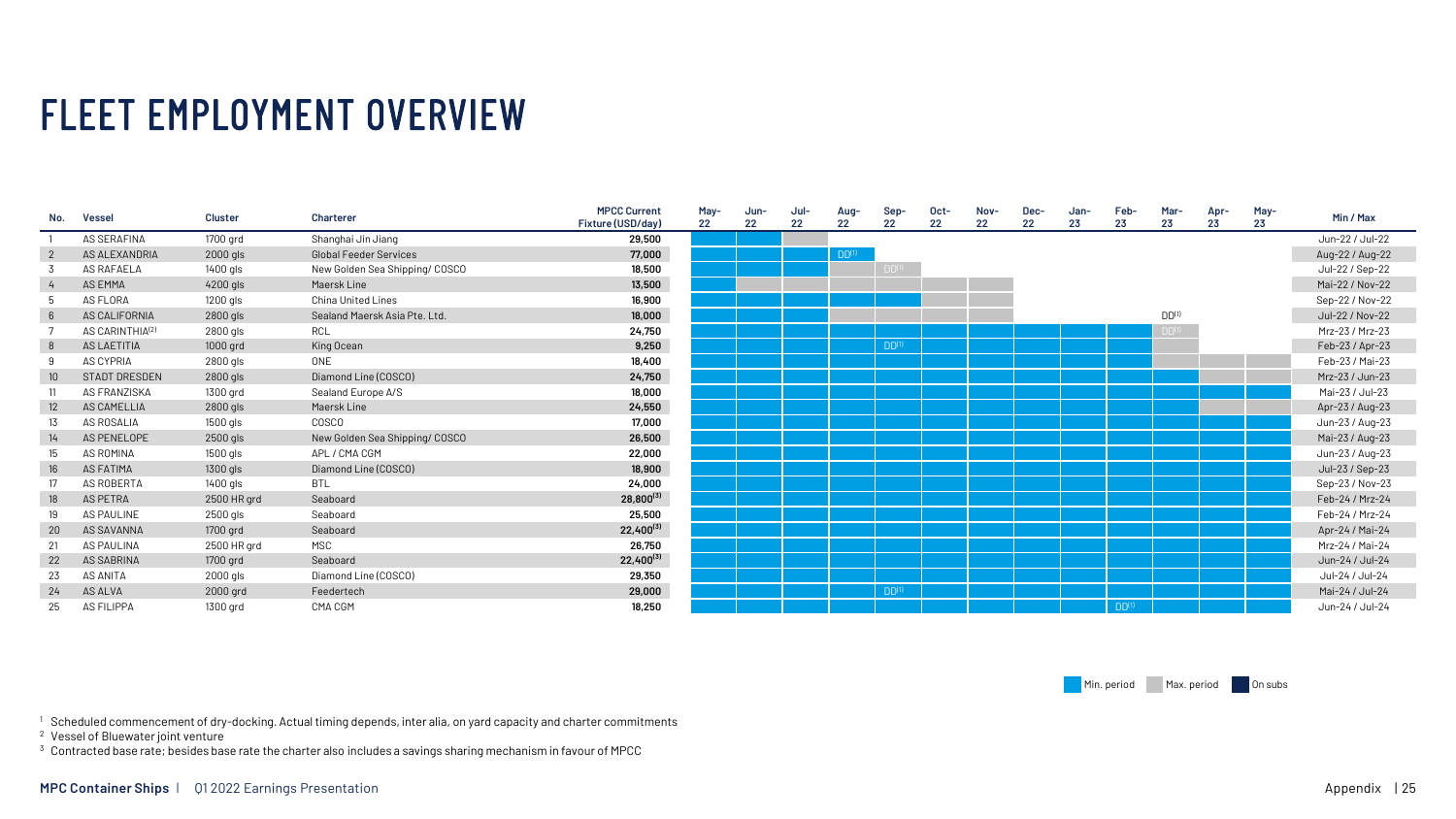## FLEET EMPLOYMENT OVERVIEW

| No. | <b>Vessel</b>               | <b>Cluster</b> | <b>Charterer</b>               | <b>MPCC Current</b><br>Fixture (USD/day) | May-<br>22        | Jun-<br>22           | Jul-<br>22        | Aug-<br>22 | Sep-<br>22 | Oct-<br>22 | Nov-<br>22 | Dec-<br>22 | Jan-<br>23        | Feb-<br>23 | Mar-<br>23 | Apr-<br>23 | May-<br>23 | Min / Max       |
|-----|-----------------------------|----------------|--------------------------------|------------------------------------------|-------------------|----------------------|-------------------|------------|------------|------------|------------|------------|-------------------|------------|------------|------------|------------|-----------------|
| 26  | <b>AS CLARITA</b>           | 2800 gls       | Oman Shipping Lines            | 26,975                                   |                   |                      |                   |            |            |            |            |            |                   |            |            |            |            | Jun-24 / Aug-24 |
| 27  | AS RAGNA                    | 1500 gls       | <b>ZISS</b>                    | 30,000                                   |                   |                      |                   |            |            |            |            |            |                   |            |            |            |            | Jun-24 / Aug-24 |
| 28  | AS SICILIA                  | 1700 grd       | Feedertech                     | 30,000                                   |                   |                      |                   |            |            |            |            |            |                   |            |            |            |            | Jul-24 / Sep-24 |
| 29  | AS SAMANTA                  | 1700 grd       | Seaboard                       | $22,400^{(3)}$                           |                   |                      |                   |            |            |            |            |            |                   |            |            |            |            | Aug-24 / Sep-24 |
| 30  | AS SERENA                   | 1700 grd       | Shanghai Jin Jiang             | 60,000                                   |                   |                      |                   | 15,000     |            |            |            |            |                   |            |            |            |            | Jul-24 / Sep-24 |
| 31  | AS CHRISTIANA               | 2800 grd       | CMA CGM                        | 32,400                                   |                   |                      |                   |            |            |            |            |            |                   |            |            |            |            | Jul-24 / Sep-24 |
| 32  | AS FIORELLA                 | 1300 grd       | <b>COSCO</b>                   | 25,950                                   |                   | CMA CGM(4) / DD(1)   |                   |            |            |            |            |            |                   |            |            |            |            | Okt-24 / Okt-24 |
| 33  | AS PAOLA                    | 2500 grd       | CMA CGM                        | 28,900                                   |                   |                      |                   |            |            |            |            |            |                   |            |            |            |            | Aug-24 / Okt-24 |
| -34 | AS CONSTANTINA              | 2800 gls       | <b>COSCO</b>                   | 39,900                                   | DD <sup>(1)</sup> |                      |                   |            |            |            |            |            |                   |            |            |            |            | Sep-24 / Okt-24 |
| 35  | <b>AS FABRIZIA</b>          | 1300 grd       | King Ocean                     | 26,000                                   |                   |                      |                   |            |            |            |            |            | DD <sup>(1)</sup> |            |            |            |            | Sep-24 / Okt-24 |
| 36  | <b>AS CARELIA</b>           | 2800 gls       | Hapag-Lloyd                    | 33,000                                   |                   |                      |                   |            |            |            |            |            |                   |            |            |            |            | Aug-24 / Nov-24 |
| 37  | AS CLEOPATRA <sup>(2)</sup> | 2800 grd       | Hapag-Lloyd                    | 33,500                                   |                   |                      |                   |            |            |            |            |            |                   |            |            |            |            | Aug-24 / Nov-24 |
| 38  | AS SVENJA                   | 1700 grd       | CMA CGM                        | 29,995                                   |                   |                      |                   |            |            |            |            |            |                   |            |            |            |            | Okt-24 / Dez-24 |
| 39  | AS COLUMBIA                 | 2800 gls       | Sea Consortium                 | 85,000                                   |                   |                      |                   |            |            |            |            | 15,500     |                   |            |            |            |            | Okt-24 / Dez-24 |
| 40  | AS CLEMENTINA               | 2800 gls       | Feedertech                     | 35,500                                   |                   |                      |                   |            |            |            |            |            |                   |            |            |            |            | Okt-24 / Dez-24 |
| 41  | AS PAMELA                   | 2500 grd       | New Golden Sea Shipping/ COSCO | 37,500                                   |                   |                      |                   |            |            |            |            |            |                   |            |            |            |            | Nov-24 / Jan-25 |
| 42  | AS SELINA                   | 1700 grd       | Maersk Line                    | 29,500                                   |                   |                      |                   |            |            |            |            |            |                   |            |            |            |            | Nov-24 / Jan-25 |
| 43  | <b>AS FENJA</b>             | 1200 gls       | New Golden Sea Shipping/ COSCO | 27,000                                   |                   |                      |                   |            |            |            |            |            |                   |            |            |            |            | Nov-24 / Jan-25 |
| 44  | AS FLORETTA                 | 1300 grd       | Crowlev                        | 26,500                                   |                   |                      |                   |            |            |            |            |            |                   |            |            |            |            | Nov-24 / Feb-25 |
| 45  | AS SARA                     | 1700 grd       | Maersk Line                    | 35,000                                   |                   |                      |                   |            |            |            |            |            |                   |            |            |            |            | Feb-25 / Apr-25 |
| 46  | AS FLORIANA                 | 1300 gls       | <b>CFS</b>                     | 27,750                                   |                   |                      | DD <sup>(1)</sup> |            |            |            |            |            |                   |            |            |            |            | Feb-25 / Apr-25 |
| 47  | <b>AS FREYA</b>             | 1300 grd       | Maersk Line                    | 28,000                                   |                   |                      |                   |            |            |            |            |            |                   |            |            |            |            | Feb-25 / Apr-25 |
| 48  | AS SUSANNA                  | 1700 grd       | <b>ONE</b>                     | 39,990                                   |                   |                      |                   |            |            |            |            |            |                   |            |            |            |            | Mrz-25 / Mai-25 |
| 49  | AS NORA                     | 3500 grd       | CMA CGM                        | 40,000                                   |                   |                      |                   |            |            |            |            |            |                   |            |            |            |            | Apr-25 / Jun-25 |
| 50  | SEVILLIA                    | 1700 grd       | Dry-Docking                    |                                          |                   | Samudera - 65,000(5) |                   |            |            |            |            |            |                   |            |            |            |            | Apr-25 / Jun-25 |

Min. period Max. period On subs

Scheduled commencement of dry-docking. Actual timing depends, inter alia, on yard capacity and charter commitments

<sup>2</sup> Vessel of Bluewater joint venture

 $^{\rm 3} \,$  Contracted base rate; besides base rate the charter also includes a savings sharing mechanism in favour of MPCC

Fixed for a positioning voyage from Caribs towards the DD in Turkey with USD 1 p.d. until reaching the shipyard and USD 13,000 p.d. for the positioning back into the Caribs and back into the service with COSCO.

First 5 days at USD 1, first year at USD 65,000, thereafter one year at USD 40,000 and then USD 15,000 for the remaining period